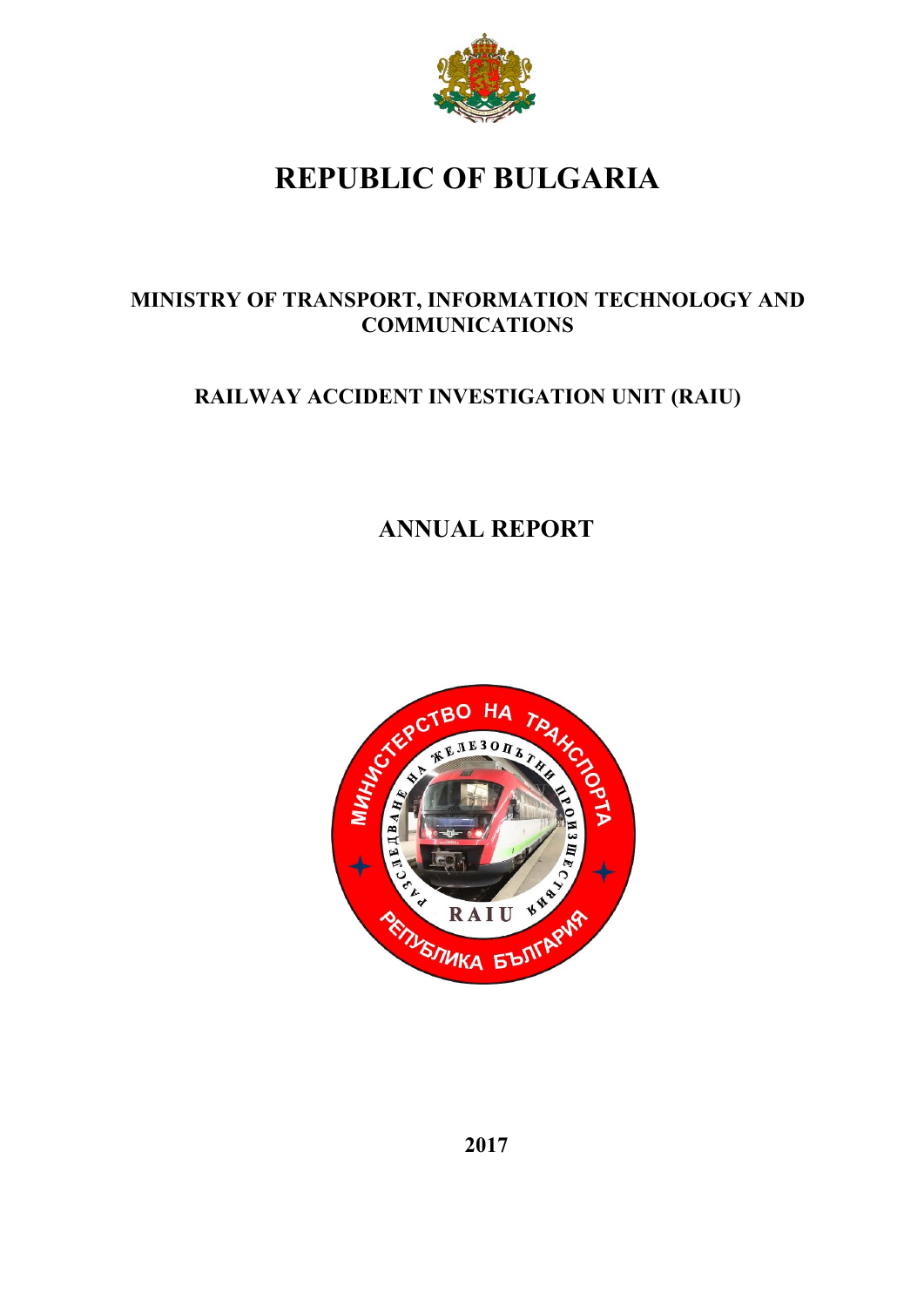

The current report shall be published in accordance with:

- Directive  $2004/49$ /EC;
- Railway Transport Act, 2000, prom., in force from 26.06.2015;
- Ordinance № 59, 2006, prom., in force from 31.07.2015
- The normative acts are available on:

https://www.mtitc.government.bg/bg/category/161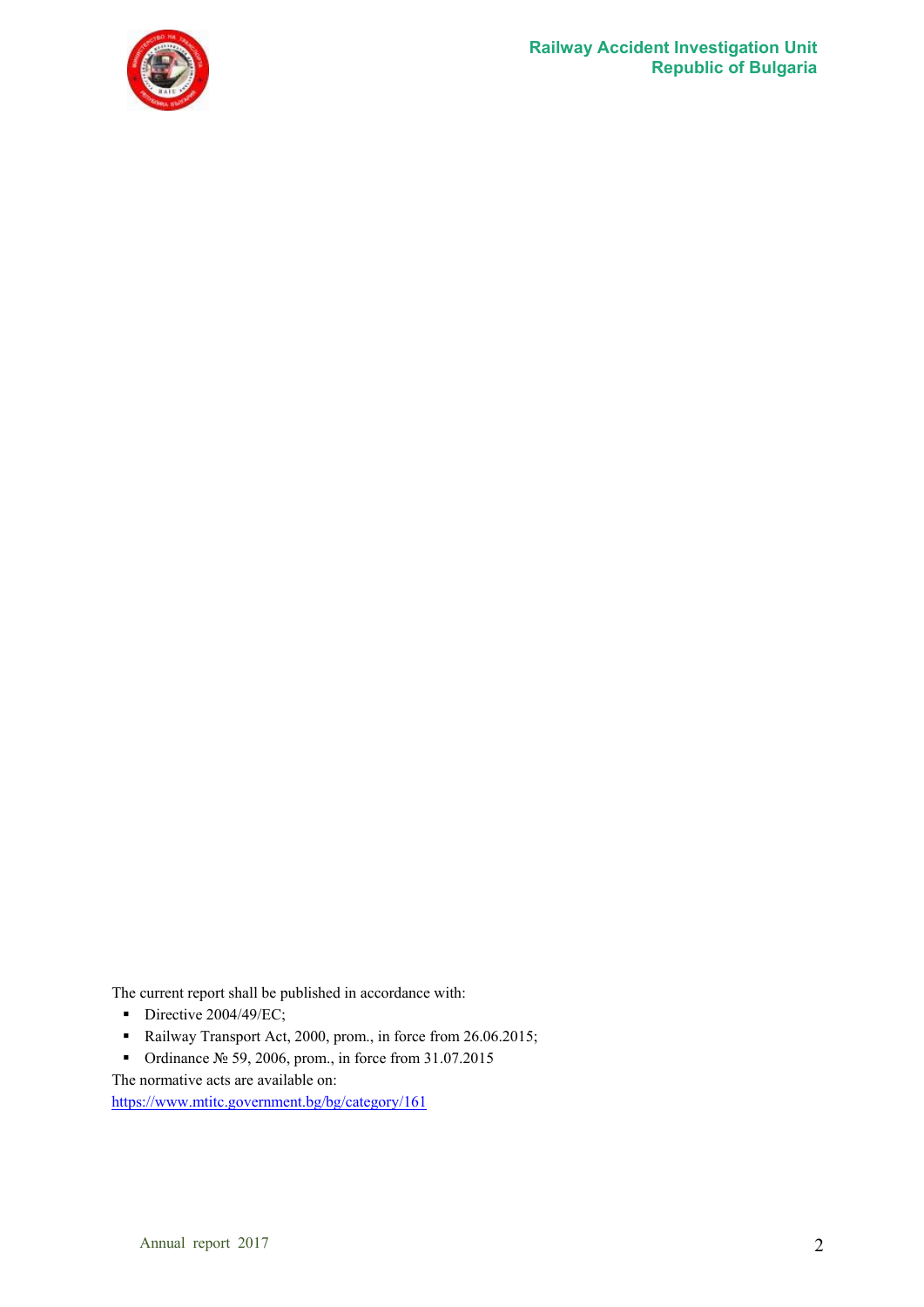

## CONTENT

| 2.3. Investigation process and an approach of the investigation authority 8                 |  |
|---------------------------------------------------------------------------------------------|--|
|                                                                                             |  |
|                                                                                             |  |
|                                                                                             |  |
| 3.2.1. Derailment of seven full wagons from the composition of freight train № 50505        |  |
| 3.2.2. Derailment of six full wagons from the composition of freight train Nº 50501         |  |
| 3.2.3. Derailment of twelve tank-wagons Nº 90570 upon entry into the Hitrino station on the |  |
| 3.2.4. Derailment of a tank-wagon of a freight train № 30582 between stations Dulgopol      |  |
| 3.2.5. Derailment of electric locomotive Nº 86018.9 from freight train Nº 30690 upon entry  |  |
|                                                                                             |  |
| 3.3.1. Occurrence of a fire in electrical locomotive Nº 44134.2, serving fast train Nº 8693 |  |
|                                                                                             |  |
|                                                                                             |  |
| 4.1. Summary and presentation of the recommendations  Error! Bookmark not defined.          |  |
|                                                                                             |  |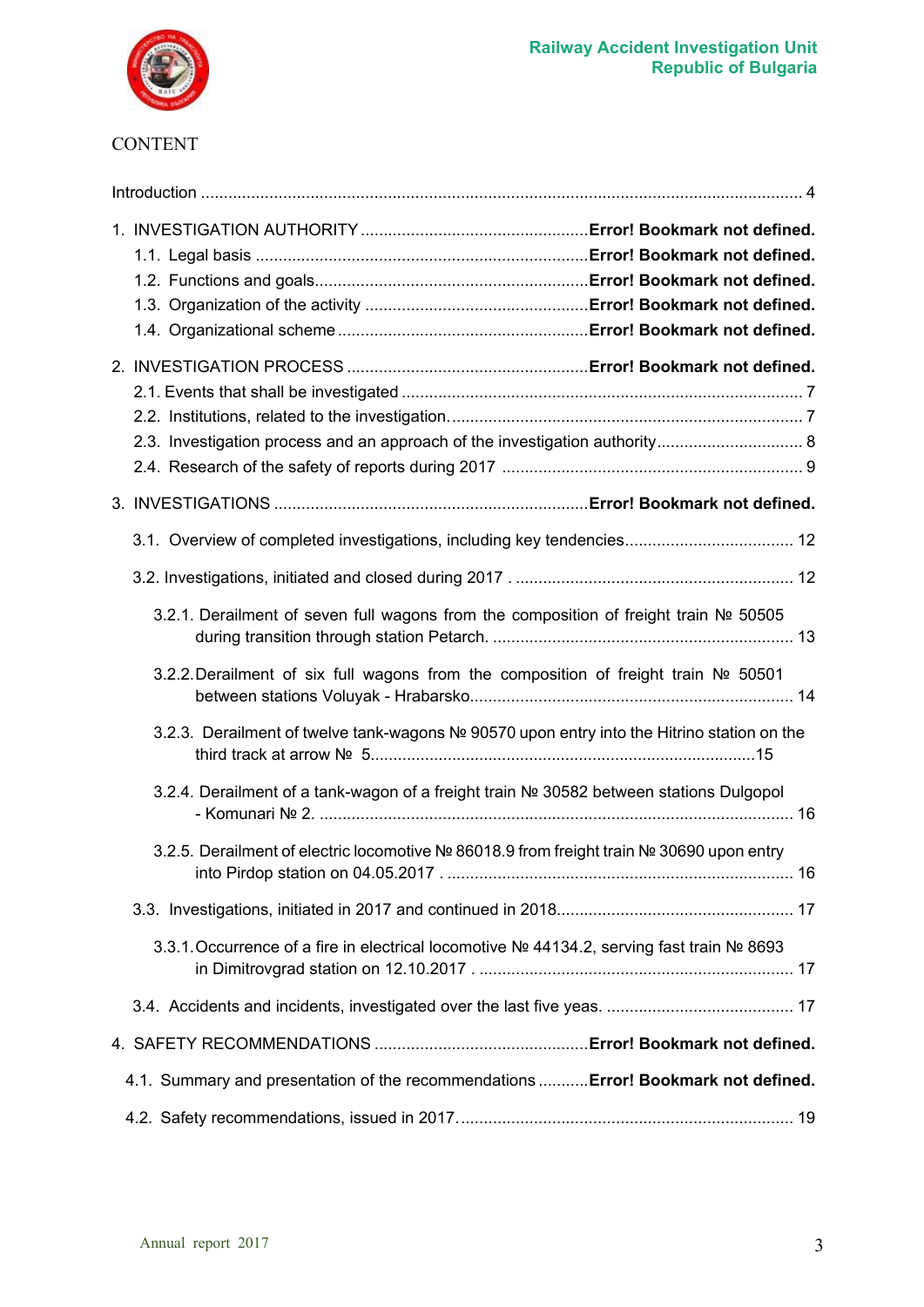

#### **Introduction**

The current annual report presents the investigated railway events in 2017, as well as the activity of the national investigation body in the Republic of Bulgaria in accordance with Art. 23, paragraph 3 of Directive 2004/49/ЕC regarding the safety of the railway transport in the Community.

The report presents the activity of the national investigation body, which in the Republic of Bulgaria is the "Railway Accident Investigation Unit" (RAIU) in the Ministry of Transport, Information Technology and Communications (MTITC). Its statute and functions are laid down in the Railway Transport Act (RTA), Ordinance № 59 of 05.12.2006 on the safety management in railway transport, Ordinance № N-32 of September 19, 2007 on the coordination of the actions and the exchange of information during investigation of railway accidents and incidents together with the bodies of the pre-litigation proceedings and Rules of the Railway Accident Investigation Unit.

The report contains data for the conducted investigations of railway accidents in 2017, including the reasons for their occurrence and the given recommendations for improvement of the safety of the railway transport, as well as information for the undertaken measures from the addressees for their implementation. Summarized data for the implemented railway events in 2017 and the caused damages, reported by the "Manager of the Railway Infrastructure", respectively the National Company "Railway Infrastructure" (NC RI) and the railway enterprises.

## **1. INVESTIGATION BODY 1.1. Legal basis**

In relation to the requirements of Directive 2004/49/ЕC of the European Parliament and the Council of 29.04.2004 regarding the safety of the railway transport in the Community, which is transposed in the "Railway Transport Act" (RTA) and Ordinance № 59/05.12.2006 for the safety management of the railway transport. In 2006 in Republic of Bulgaria was created a national body for investigation of the railway accidents and incidents – "Railway Accident Investigation Unit" (RAIU) in the Ministry of Transport, Information Technology and Communications (MTITC).

RAIU is in the structure of Directorate "Air, Water and Railway Accident Investigation Unit" (AWRAIU) in MTITC. The Directorate is a multimodular body, containing of three independent specialized units for investigation of air events, accidents in the sea areas and accidents and incidents in the railway transport.

RAIU is a national body for investigation of railway events in the Republic of Bulgaria, which in its organization and in decision taking is independent of the manager of the railway infrastructure, railway enterprises and National Safety Authority (NSA), which, in the Republic of Bulgaria, is the Executive Agency "Railway Administration" (EARA).

#### **1.2. Functions and goals**

The main goal of RAIU in conducting an investigation is to establish the circumstances and reasons that have led to the occurrence of the railway accident and incident and to issue effective recommendations, aiming at improvement of the safety of the railway transport.

The functions and tasks of RAIU are presented in details in the national normative acts, in which Directive 2004/49/ЕC is transposed of the European Parliament and Council regarding the safety of the railway transport in the Community.

Main functions and responsibilities of RAIU: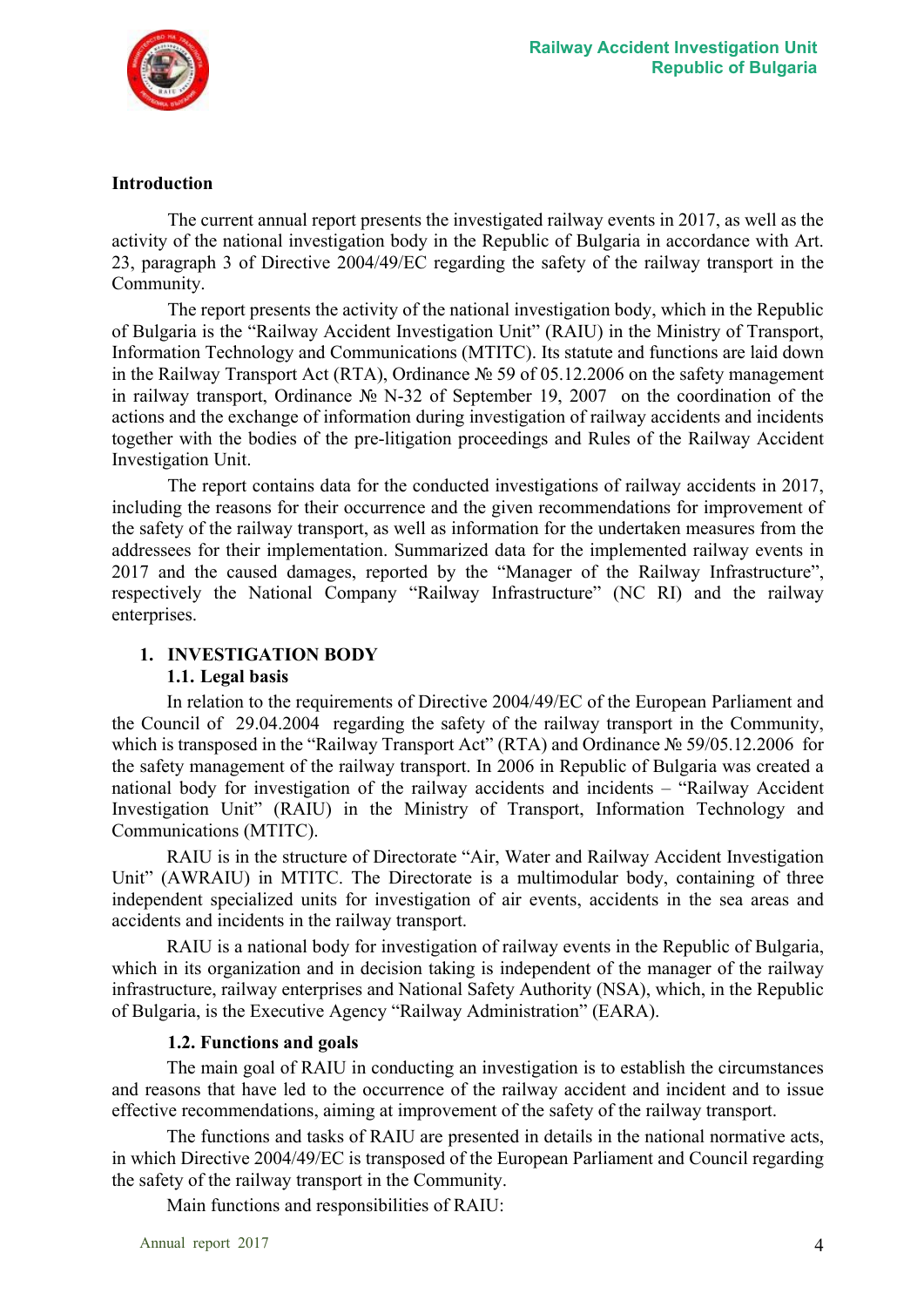

- Organizing, coordinating and implementing technical investigations of serious railway accidents and incidents, occurred on the territory and in the border crossings of the Republic of Bulgaria;
- Establishing the technical reasons, circumstances and facts, related to the occurrence of serious railway accidents and incidents, including identification of proofs, implementation of analysis, including the human factor, decision making, preparation of technical expertise and documentation;
- Coordinating the activities on the implementation the technical investigations with the competent investigation bodies of the Prosecutor's Office of the Republic of Bulgaria – National Investigation Office (NIO) and Ministry of Interior (MI);
- Preparing and sending to all interested parties a project of the final report on the investigation of a serious accident;
- Preparing and sending to all interested parties and publishing a final report on the investigation together with given recommendations for safety, aiming at prevention of future accidents;
- Participating in the activity of the EU Member States Network of the Bodies for Investigation of Railway Accidents, coordinated by the European Union Railway Agency (EURA);
- Participating in work groups for harmonizing the national normative legislation with the European legislation, related to the safety and investigation of the railway accidents and incidents;
- Analyzing data on occurred accidents and incidents in the system of the railway transport;
- Keeping an archive for the investigated accidents and incidents and maintaining an information database;

## **1.3.Organization of the activity**

The main activity of RAIU as a national investigation body is to conduct technical investigation on occurred railway events, classified in accordance with Art.19 of Directive 2004/49/ЕC.

In 2017 RAIU has conducted investigation on railway events, consisting of three inspectors:

- state inspector of the investigation – head of RAIU with PhD qualification, master engineer, specializing in "Exploitation and Management of the Railway Transport";

- main inspector of the investigation with master engineer qualification, specializing in "Exploitation of rolling railway stock";

- inspector of the investigation with master engineer qualification, specializing in "Electronic-computing machines and devices – Design of computing machines".

The budget funds of the Unit shall be planned and provided by MTITC.

The decision to undertake an investigation shall be taken by the head of the RAIU in accordance with the requirements of:

- Directive 2004/49/ЕC;

- Railway Transport Act;

- Ordinance № 59/05.12.2006 on the safety management in the railway transport.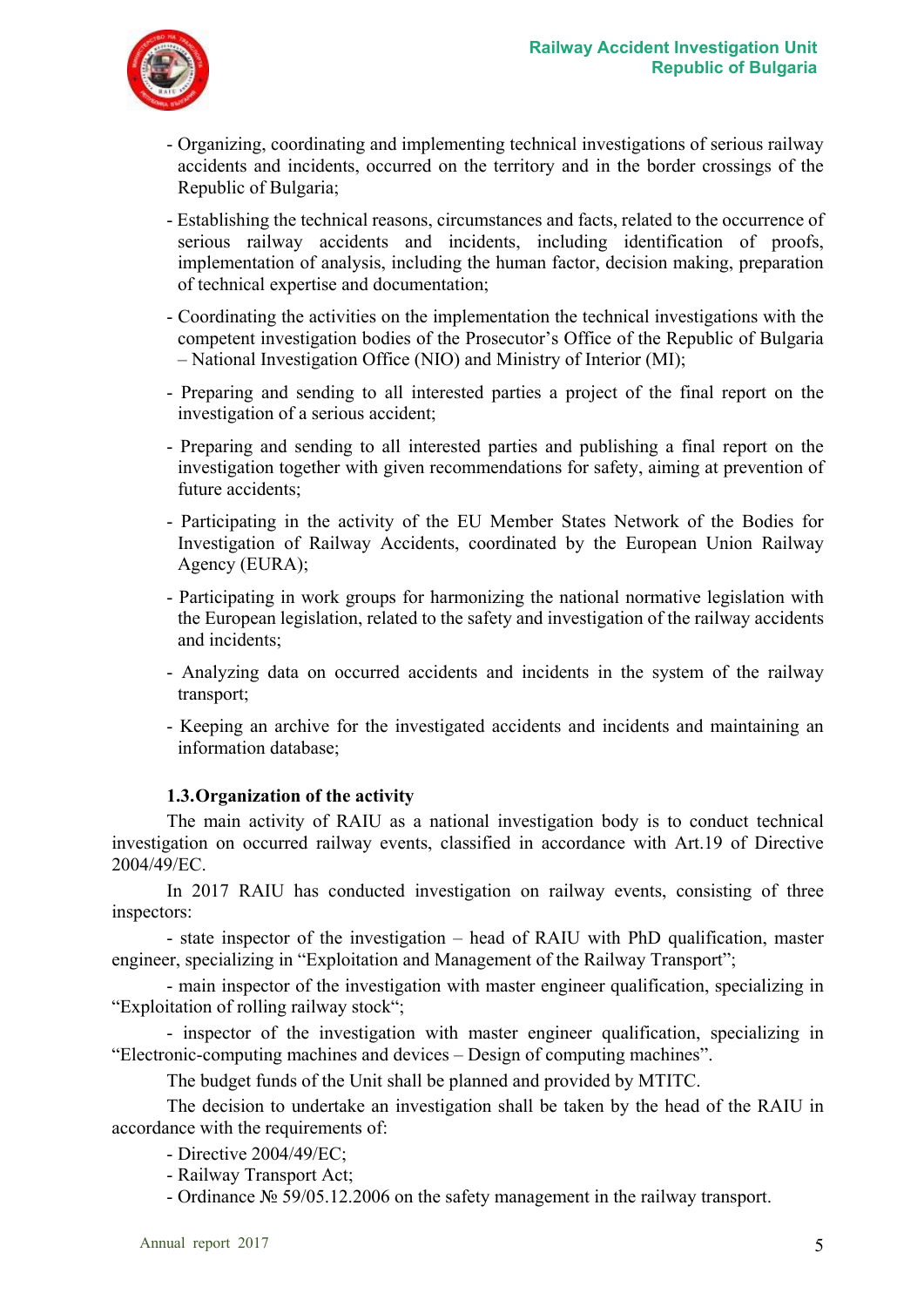

RAIU shall inform in writing the European Union Railway Agency EURA for each undertaken investigation of a railway event through the ERAIL system. The investigations shall be closed by preparing a project of a report and a final report, which shall be made publicly available on the MTITC website.

RAIU shall inform in writing EURA for each completed investigation by providing an electronic copy of the original final report in English. After validation by EURA, the final report shall be made publicly available on the Agency's website.

#### **International activity in 2017.**

1. Participation of 2 (two) inspectors of the investigation in 33rd Plenary Meeting of the EU Member States Network of the Bodies for Investigation of Railway Accidents, conducted in the period  $22<sup>nd</sup> - 23<sup>rd</sup>$  March 2017

2. Participation of 2 (two) inspectors of the investigation in 34<sup>th</sup> Plenary Meeting of the EU Member States Network of the Bodies for Investigation of Railway Accidents, conducted in the period  $17<sup>th</sup>$  -  $18<sup>th</sup>$  May 2017

3. Participation of 2 (two) inspectors of the investigation in  $35<sup>th</sup>$  Plenary Meeting of the EU Member States Network of the Bodies for Investigation of Railway Accidents, conducted in the period  $22<sup>nd</sup> - 23<sup>rd</sup>$  May 2017.

#### **Participation of RAIU in other activities**

1. After receiving monthly statistical information for the common safety indicators by the manager of the railway infrastructure and railway enterprises in relation to the requirements of Ordinance № 59/5.12.2006, RAIU shall implement an analysis and shall summarize the data for the safety management in the railway transport. In this connection, it has been made an analysis on the safety management for 2017, based on the data in the provided annual reports by the manager of the railway infrastructure and railway enterprises;

2. RAIU monitors daily the reports on the exploitation status in relation to the safety recommendations;

3. Preparing and publishing an annual report on the activity during the previous year, which shall be sent to the European Union Railway Agency in term.

#### **1.4. Organizational scheme**

In order to create the necessary conditions and organization for timely and effective operational activity, in the process of conducting an investigation RAIU coordinates its actions with state investigation bodies on pre-litigation proceedings, the Prosecutor's Office, NIO and MI, which carry out a parallel pre-litigation investigation. If necessary, it shall be implemented regulated exchange of information, obtained by the separate investigation bodies in accordance with Ordinance N–32/19.09.2007 for the coordination of the actions and the exchange of information during an investigation of railway accidents and incidents.

In the course of the investigation, RAIU shall create work contacts and shall coordinate its actions with the manager of the railway infrastructure, railway enterprises/carriers, National Safety Authority and consumers of railway services in relation to the investigation accident or incident, in order to provide information, related to the investigation, as well as other independent institutions and specialized administrations for expertise preparation.

#### **Connection of RAIU with other investigation bodies and institutions**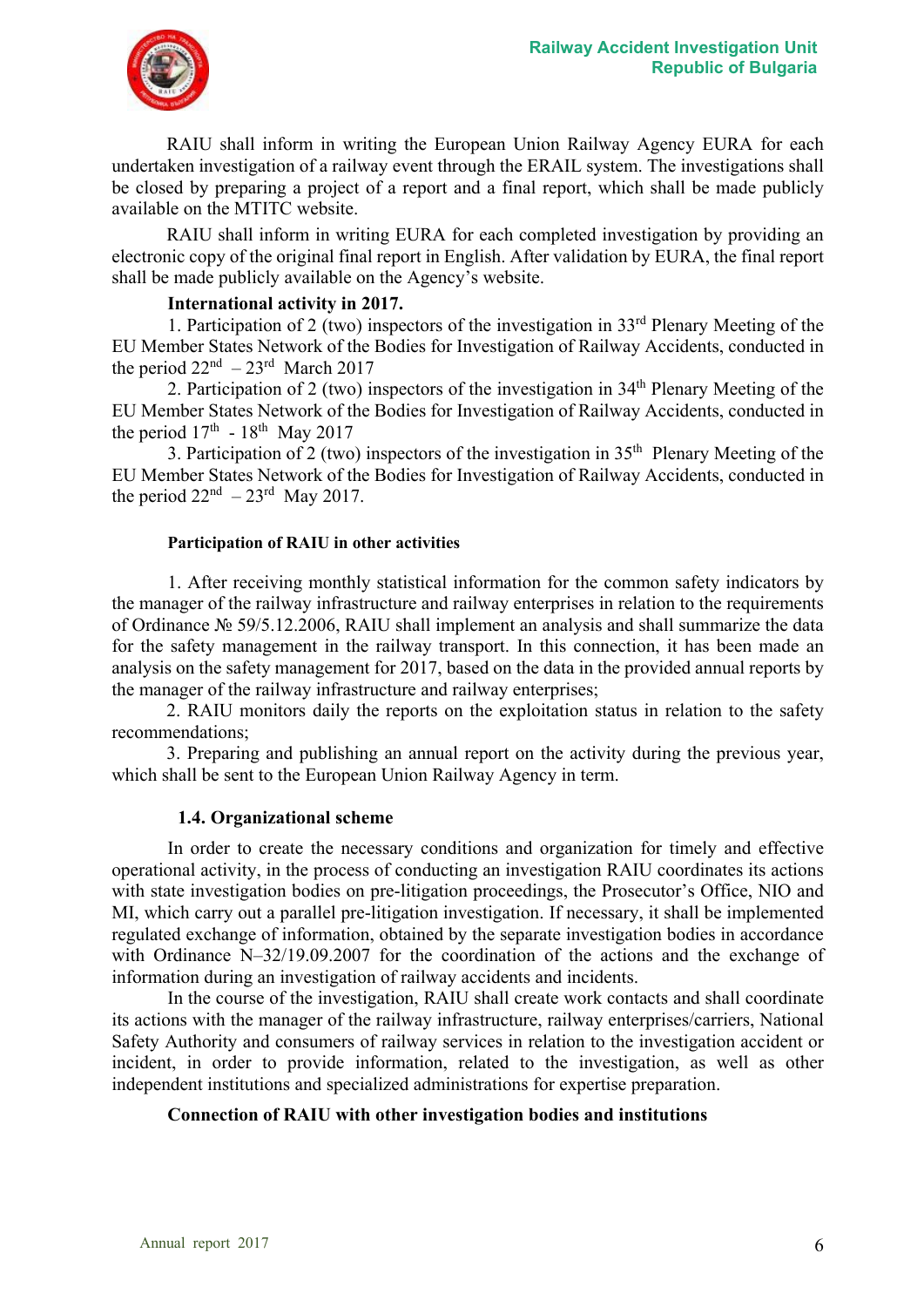



## **2. PROCESS OF INVESTIGATION**

## **2.1. Events that shall be investigated**

All railway events, referred in Directive 2004/49/ЕC, RTA and Ordinance № 59, may be investigated by RAIU as follows:

- Serious railway accidents;
- Accidents and incidents which, under different circumstances, could have the effect of the serious railway accidents;
- By its judgment, it can investigate also technical damages in the structural subsystems and elements of the operational compatibility by taking into account their significance.

In a case of an accident or incident, the authorized officials of the manager of the railway infrastructure and railway enterprises shall inform immediately the head of RAIU, according to the approved safety procedures in compliance with RTA and Ordinance № 59.

## **2.2. Institutions, related to the investigation.**

 After classification of the railway event and decision taking for the initiation of an investigation by the head of RAIU, it shall be created an Investigation Commission. The Commission, which is led by a president (the head of the unit), is composed of inspectors on the investigation from the Unit and independent external experts from the academia, and transport universities, specializing in accordance with the specifics of the investigated event. In the course of and for the aims of the investigation, the president of the Commission shall assign the implementation of the technical expertise, shall require analysis and statements from:

- Research Transport Institute;
- Technical University Sofia;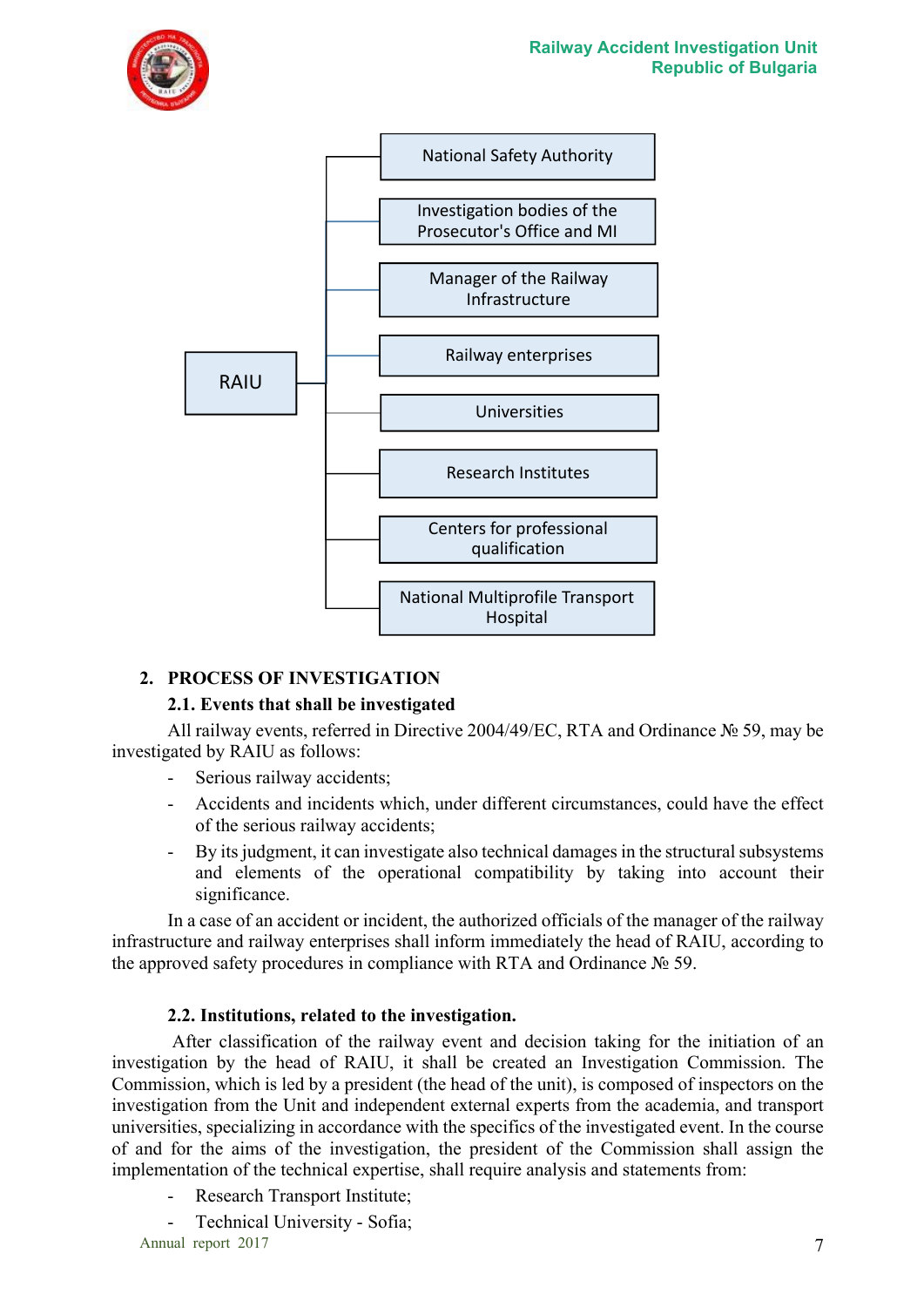

- Transport University "Todor Kableshkov";
- Professional training centers for railway staff;
- Bulgarian Academy of Science;
- National Multiprofile Transport Hospital;
- Other institutions for any concrete case.

## **Structure of the Commission for investigation of railway events**



#### **2.3. Investigation process and an approach of the investigation authority**

Upon each notification to the head of RAIU for a railway event, he/she shall classify it in accordance with the normative acts. After an assessment and decision by the head of the RAIU to initiate an investigation, actions shall be immediately taken for organizing and informing all interested parties in the event. The inspectors on the investigation shall move quickly to the place of the event. In a term of a week after the initiation of the investigation, RAIU shall inform in writing ERA for the undertaken investigation through the ERAIL system.

The president shall lead and coordinate the activity on the technical investigation together with the pre-litigation proceedings bodies – Prosecutor's Office of RB, NIO, MI, "Civil Protection", "Emergency Medical Assistance", "Fire Safety and Protection of the Population" (FSPP) and other institutions, related to the provision of the necessary conditions for implementation of an independent technical investigation. The manager of the railway infrastructure, railway enterprise and the other legal persons, participating in the event, shall provide to the Investigation Commission all records and conversations of the staff, who participated in the management of the movement of the trains, as well as all other important information and documents, related to the signalization, railway road and the rolling railway stock. Upon a request of RAIU, the National Safety Authority shall provide any important information, that give clarity on the investigated accident or incident. The Commission shall hold meetings and interviews with the staff, that participated in the accident, as well as with witnesses on the event and shall require statements in writing from all legal and natural persons, directly and indirectly connected with the event. The Commission receives the full support and help from the competent state investigation authorities of the Prosecutor's Office of RB and MI, which conduct their own parallel investigation, according to the requirements of the Criminal Procedure Code (CPC). The technical investigation, implemented by RAIU, shall be conducted as openly as possible in order to exchange information, opinions and statements at all levels and with all parties, involved in the event. The Commission shall analyze the collected documents, materials, prepared statements and expertise before, during and after the accident, until clarifying the circumstances and reasons that had led to its occurrence.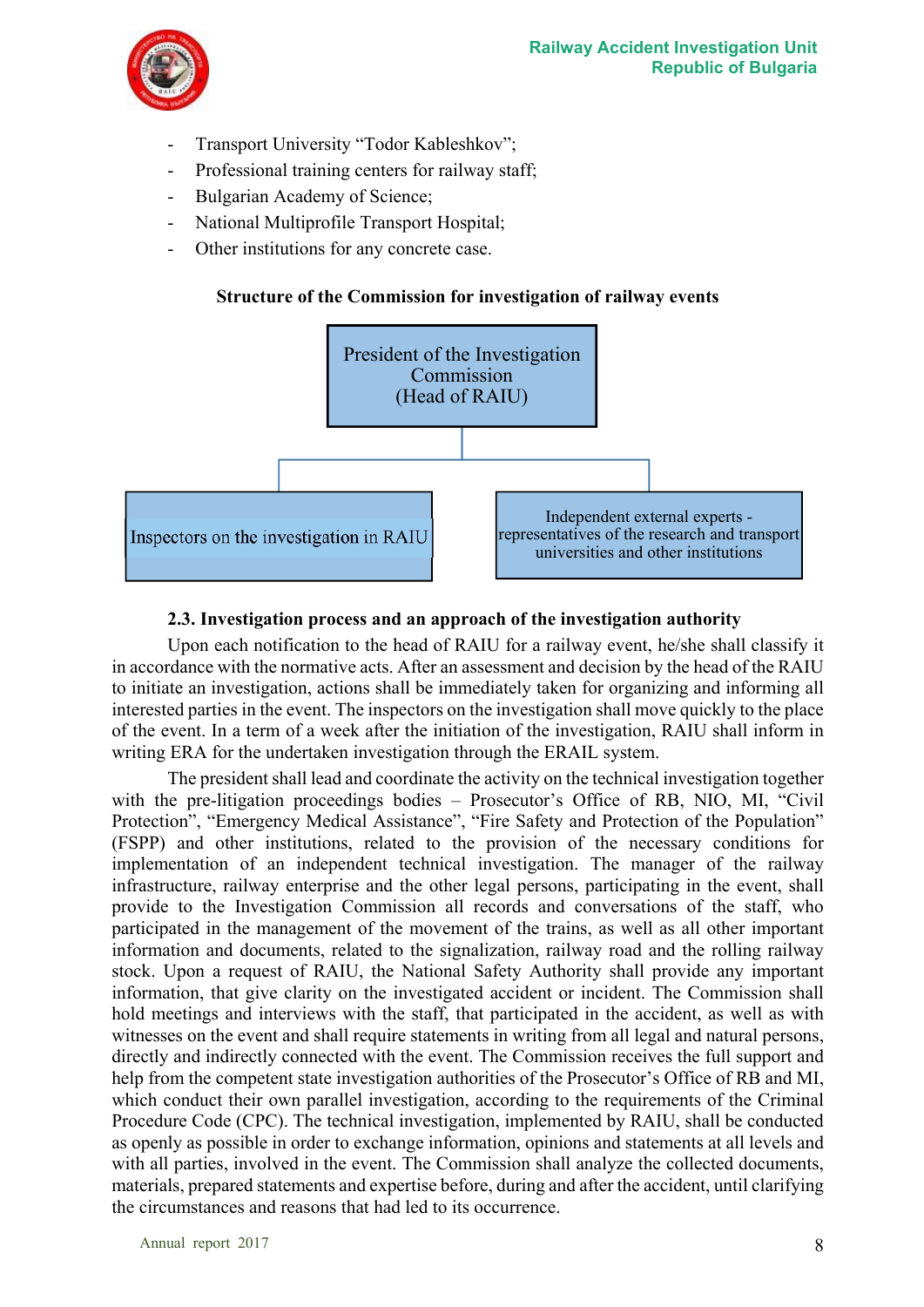

The president of the Commission, depending on the severity of the investigated accident, shall prepare a project of the final report and send it to all participants in the accident, NSA, affected representatives of structures and organizations, as well as to the relatives of the victims in the accident. Each accident or incident within one year since the date of its occurrence shall be closed with a final report, otherwise there shall be prepared an intermediate report which describes the undertaken actions at the time. In the final report are described the chronology of the events, staff's actions, the established data for killed and injured persons and material damages, analysis of the event and circumstances, and in details, the reasons for its occurrence. If necessary, recommendations for improvement of the safety shall be prepared in order to prevent other similar events, which shall be addressed to the NSA and direct implementers – the manager of the railway infrastructure and the involved in the accident enterprises/carriers, and where appropriate – to all other interested participants in the event. The addressees of the recommendations are obligated to inform in writing the head of RAIU for the undertaken measures on the implementation of the recommendations within the specified terms.

RAIU shall inform in writing EURA about the completion of the investigation by entering the required data and information, including the given recommendations, through the interface and through the ERAIL information system and shall apply a copy of the original final report in English. The final report shall be publicly available on the RAIU website on the MTITC Internet portal.

#### **2.4. Research of the safety of the annual reports in 2017.**

RAIU received the annual reports by the manager of the railway infrastructure and railway enterprises with a total of 746 registered railway events in 2017, of which:

- 343 accidents, including 202 – train collisions, 3 – train collision with railway vehicle, 43 – derailment of a railway rolling stock, 23 – accidents on level crossing, 54 - accidents with people, 10 – fire in railway rolling stock and 8 - other;

- 53 incidents, including 28 – damage on a railway road, 23 – missed prohibition signal, 1 – broken wheel of railway rolling stock and 1 – damage in the security equipment (SE);

- 350 situations, similar to incidents.

The total number of the registered significant accidents from the National Company "Railway Infrastructure" is 47, including 1 collision of trains with obstacles in the borders of the building gauge clearance, 5 derailments, 11 accidents on level crossing and 29 accidents with people, caused by rolling stock in motion, excluding suicides and attempts at suicide.

The summarized data for railway accidents show that in 2017 a total of 16 people have died and 28 have been seriously injured as a result of the accidents with people, caused by RRS in motion.

The amount of the caused material damages on rolling stock and railway infrastructure as a result of significant railway accidents is 455 112 lv. (EUR 232 401).

The summarized data for the railway events, occurred in 2017, are presented by type in Table 1:

| No | <b>TYPE OF THE EVENT</b>                  | <b>NUMBER</b> |
|----|-------------------------------------------|---------------|
|    | <b>ACCIDENTS</b>                          |               |
|    | Collision of a train with railway vehicle |               |
|    | Collision of a train                      | 202           |
|    | Derailment of RRS                         | 43            |

#### **Table 1: Railway events, registered by NCRI in 2017.**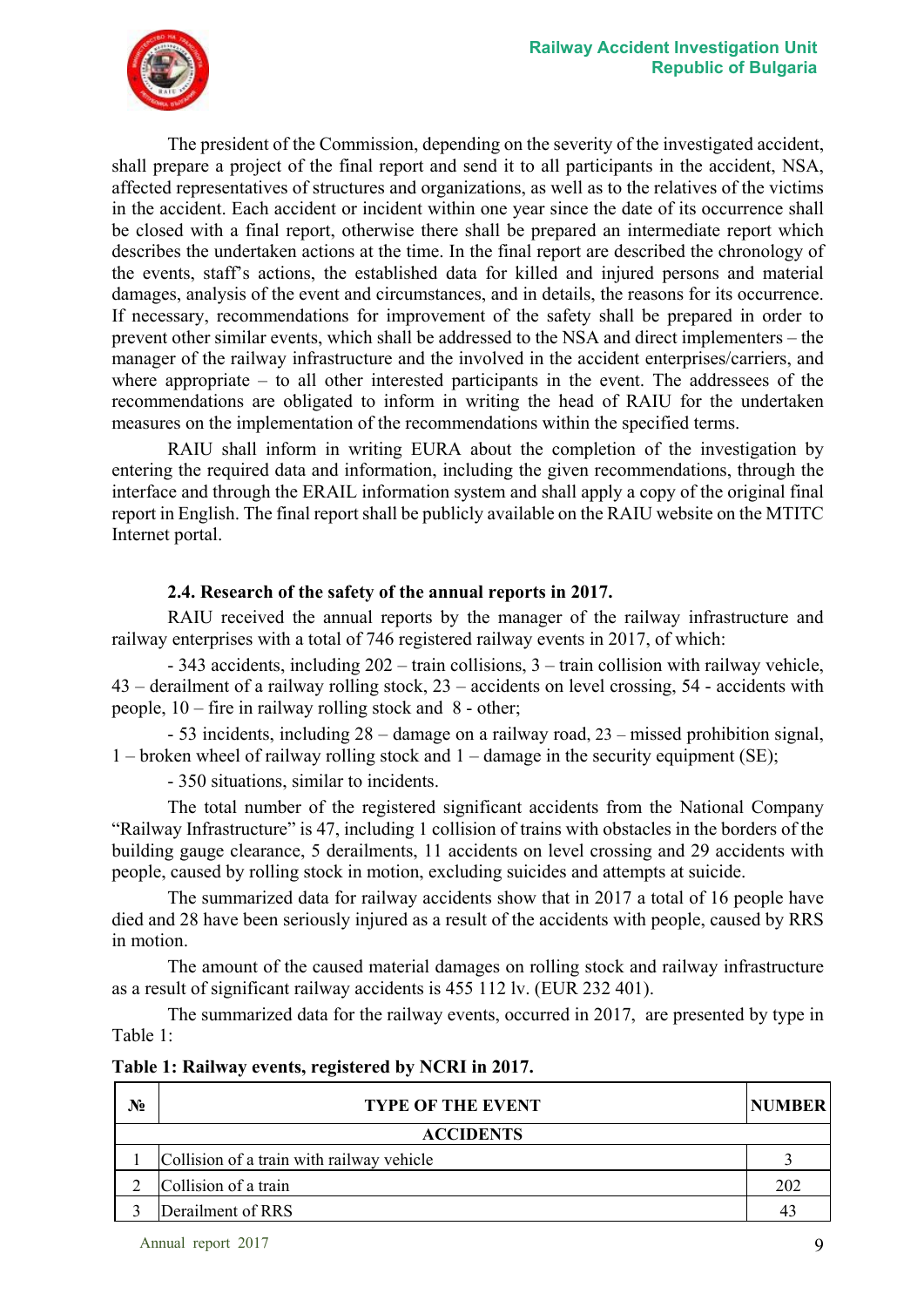



| $N_2$          | <b>TYPE OF THE EVENT</b>                      | <b>NUMBER</b>    |
|----------------|-----------------------------------------------|------------------|
| $\overline{4}$ | Accident on level crossing                    | 23               |
| 5              | Accident with people                          | 54               |
| 6              | Fire in RRS                                   | 10               |
| 7              | Other                                         | 8                |
|                | Total:                                        | 343              |
|                | <b>INCIDENTS</b>                              |                  |
| 1              | Damage on railway road                        | 28               |
| $\overline{2}$ | Damage of SE                                  | 1                |
| 3              | Missed prohibition signal                     | 23               |
| $\overline{4}$ | Broken wheel of RRS                           | 1                |
|                | <b>Total:</b>                                 | 53               |
|                | SITUATIONS, SIMILAR TO INCIDENTS              |                  |
| $\mathbf{1}$   | Damage of RRS on RI, causing delay            | 16               |
| $\overline{2}$ | Damage on railway road                        | 102              |
| 3              | Damage of SE                                  | 62               |
| $\overline{4}$ | Damage of contact network                     | 69               |
| 5              | Incorrect or incoherent actions of EP from RI | 6                |
| 6              | Missed train                                  | $\mathbf{0}$     |
| 7              | Accepted train on a busy line                 | 0                |
| 8              | Sent train without agreement                  | $\boldsymbol{0}$ |
| 9              | Sent train on a busy interstation             | $\theta$         |
| 10             | Uninsured train with brake mass               | $\mathbf{0}$     |
| 11             | No dropped manual barriers for trains         | $\overline{0}$   |
| 12             | Movement on unprepared route                  | $\overline{7}$   |
| 13             | Damage in RRS on RI, leading to derailment    | $\boldsymbol{0}$ |
| 14             | Selfmovement of RRS                           | $\mathbf{0}$     |
| 15             | Abandoned RRS outside the remote indicators   | $\Omega$         |
| 16             | Interruption of movement                      | 88               |
|                | Total:                                        | 350              |

**Chart of the railway events on the railway network in 2017.**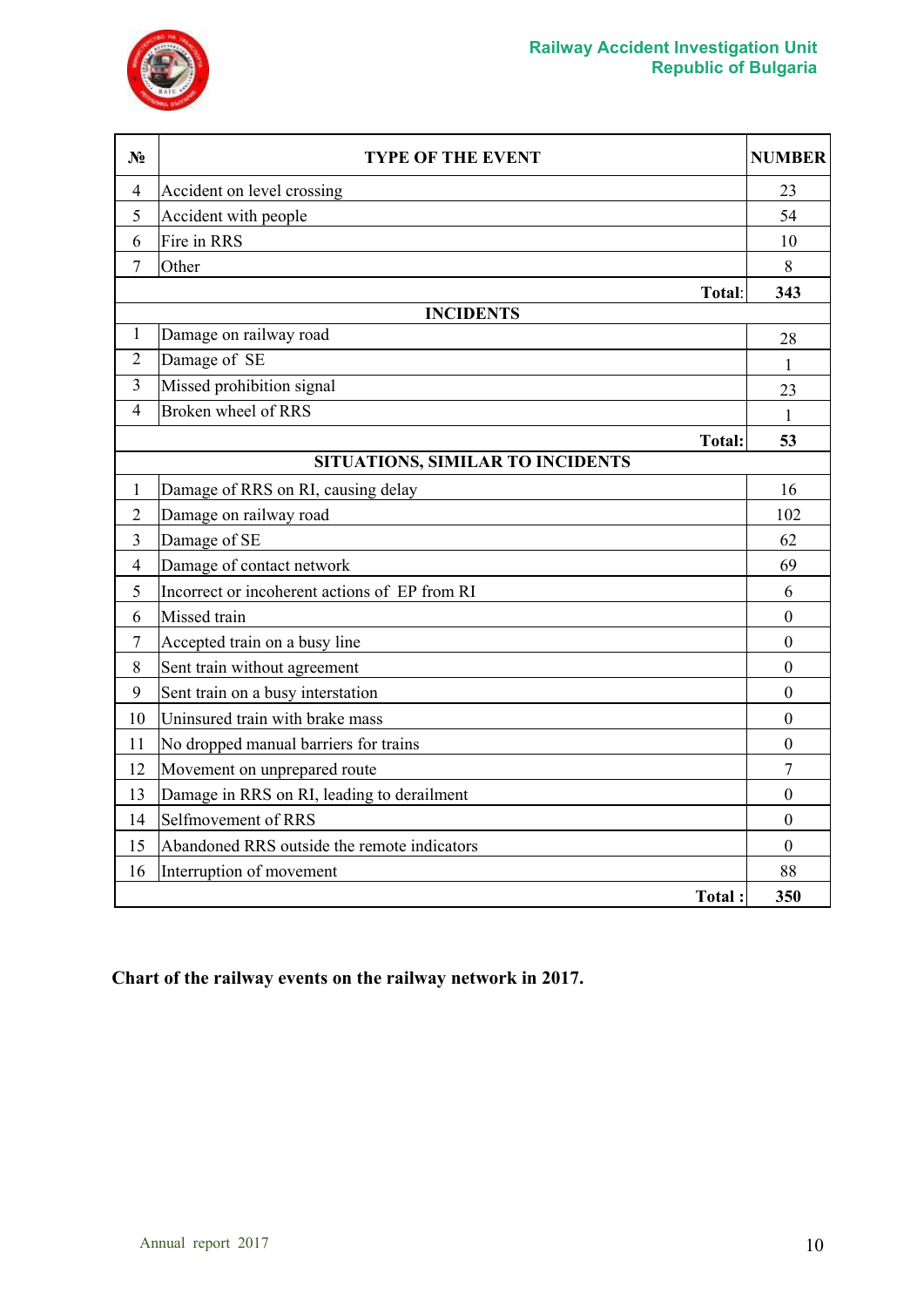



#### **Railway events with caused damage**

In 2013 compared to 2012, the deviation damage / BGN is +206 902 lv. (+105 787 EUR) In 2014 compared to 2013, the deviation damage / BGN is +5 402 000 lv. (+2 762 000 EUR) In 2015 compared to 2014, the deviation damage / BGN is -4 842 076 lv. (-2 472 591 EUR) In 2016 compared to 2015, the deviation damage / BGN is  $+863286$  lv.  $(+ 440452$  EUR) In 2017 compared to 2016, the deviation damage / BGN is -136 200 lv. (-69 597 EUR)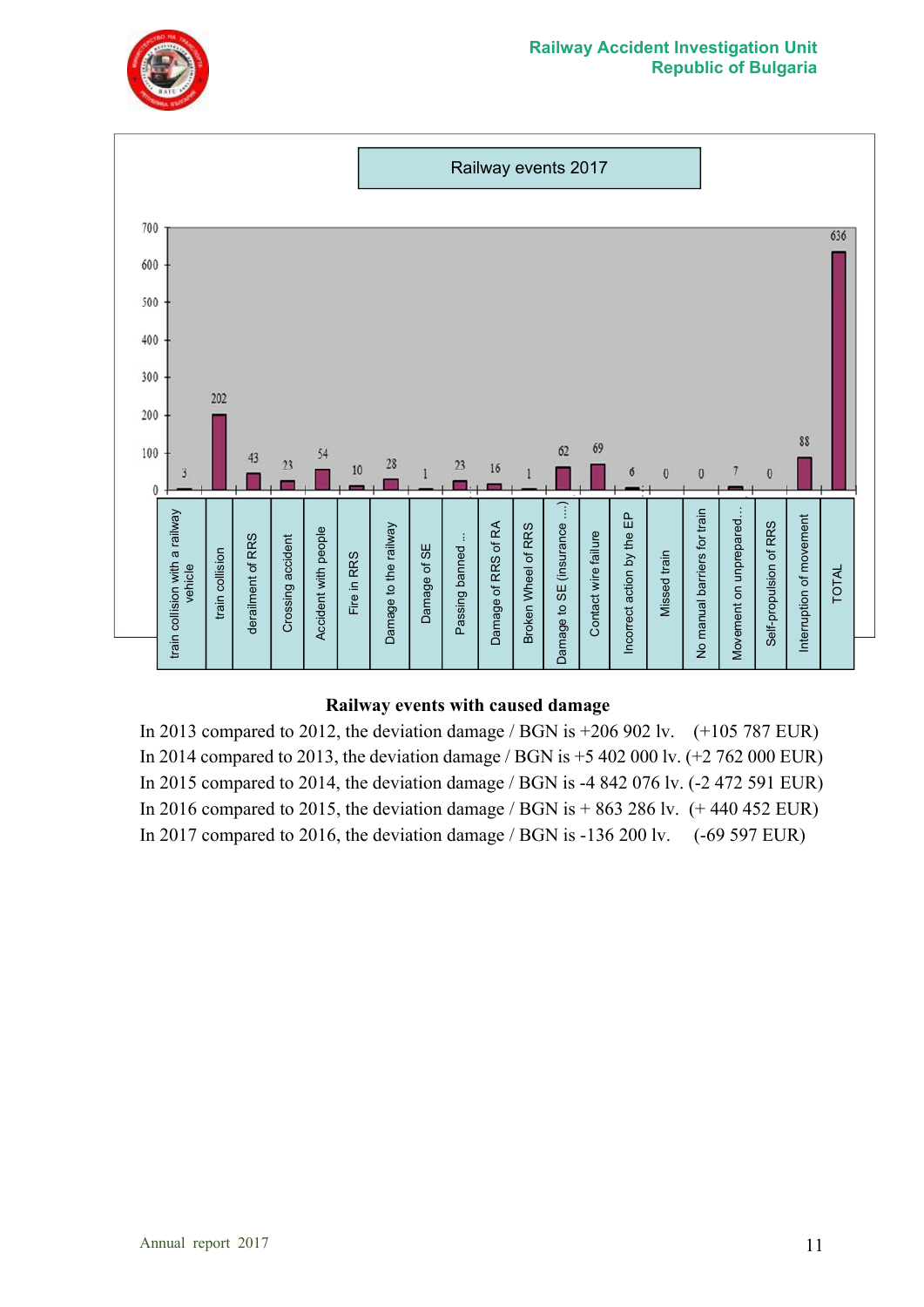

#### 2142 1798 1888 2037 854 588 854 737 737 754  $161'$ 1384 161 102 294 501 5402 560 1423  $000$ 0 1000 2000 3000 4000 5000 6000 2008 2009 2010 2011 2012 2013 2014 2015 2016 2017 **Railway events and damage 2008 - 2017** Damage (thousand of lv.)  $\Box$  Number of events

## **Chart of the railway events and caused damage on the railway network in the period 2008 - 2017**

## **3. INVESTIGATIONS**

## **3.1. Summary of the completed investigations**

In 2017 RAIU has investigated five railway accidents, including one serious railway accident.

|  | Table 2: Investigated accidents and incidents in 2017 |  |
|--|-------------------------------------------------------|--|
|  |                                                       |  |

| Type of the investigated Number of |           |               | <b>Number of victims</b>   | <b>Damages</b> |             |  |
|------------------------------------|-----------|---------------|----------------------------|----------------|-------------|--|
| accidents and incidents            | accidents | <b>Deaths</b> | <b>Serious</b><br>injuries | <b>BGN</b>     | <b>EURO</b> |  |
| Derailment of RRS                  |           | -             |                            | 4 081 177      | 2 082 233   |  |
| Fire in RRS                        |           |               |                            | 6 0 5 7        | 3 0 9 0     |  |
| <b>TOTAL:</b>                      |           | -             |                            | 4 087 234      | 2 085 323   |  |

## **3.2. Investigations, initiated and completed in 2017**

## **Table 3: Investigations, completed in 2017**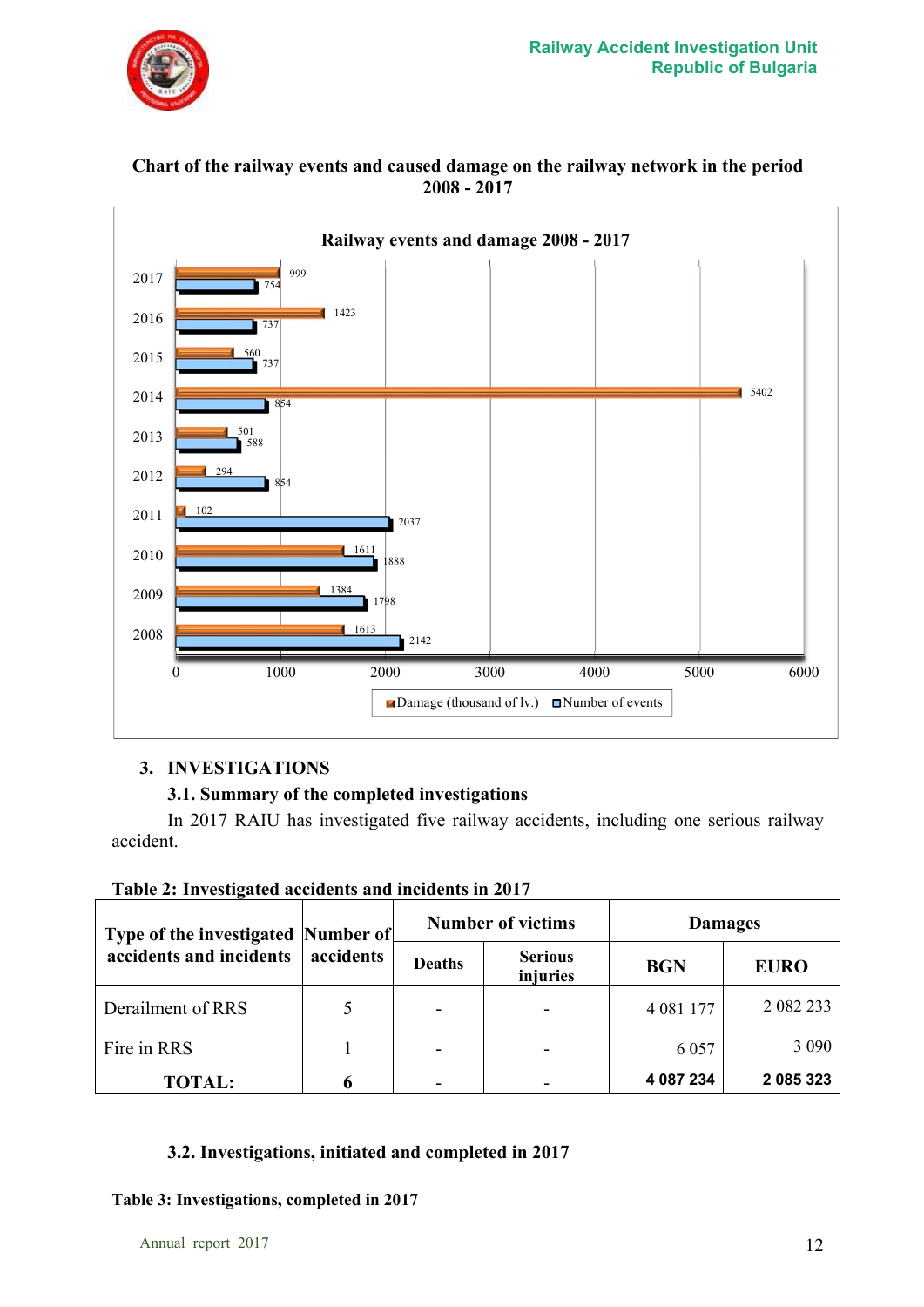

| Date of the<br>event                                                                                                                                                                                                               | Card of the investigation                                                                                                                                                                                    | <b>Legal basis</b>                                                                                         | Completed<br>on: |
|------------------------------------------------------------------------------------------------------------------------------------------------------------------------------------------------------------------------------------|--------------------------------------------------------------------------------------------------------------------------------------------------------------------------------------------------------------|------------------------------------------------------------------------------------------------------------|------------------|
| 28.08.2016.                                                                                                                                                                                                                        | Railway accident – derailment of seven<br>full wagons from the composition of<br>freight train $N_2$ 50505 during transition<br>through station Petarch                                                      | Directive 2004/49/EC, Art.<br>19, par. 2/a, Art. 115i, par. 2<br>of RTA, Art. 76<br>of<br>Ordinance № 59   | 02.02.2017       |
| 03.09.2016<br>Г.                                                                                                                                                                                                                   | Railway accident – derailment of six full<br>wagons from the composition of freight<br>train $N2$ 50501 between stations Voluyak<br>- Hrabarsko                                                              | Directive 2004/49/EC, Art.<br>19, par. 2/a, Art. 115i, par. 2<br>of RTA, Art. 76<br>0t<br>Ordinance No 59  | 08.02.2017       |
| Serious railway accident – derailment of<br>twelve full tank-wagons from the<br>composition of freight train $N_2$ 90570<br>$14.09.2016$ r.<br>upon entry into the Hitrino station on<br>arrow $N_2$ 5 and ignition of one of them |                                                                                                                                                                                                              | Directive 2004/49/EC, Art.<br>19, par. 1/a, Art. 115k, par. 2<br>of RTA, Art. 76<br>-ot<br>Ordinance № 59  | 29.09.2017       |
| Railway accident – derailment of a tank-<br>wagon of a freight train $N_2$ 30582<br>09.02.2017 г.<br>between stations Dulgopol - Komunari No<br>$\mathcal{L}$                                                                      |                                                                                                                                                                                                              | Directive 2004/49/EC, Art.<br>19, par. 2/a, Art. 115k, par. 2<br>of RTA, Art. 76<br>-ot<br>Ordinance No 59 | 04.08.2017       |
| 04.05.2017 г.                                                                                                                                                                                                                      | Railway accident – derailment of electric<br>locomotive $N_2$<br>86018.9<br>from the<br>composition of freight train $N2$ 30690 in<br>front of Pirdop station on 04.05.2017.<br>The investigation continues. | Directive 2004/49/EC, Art.<br>19, par. 2/b, Art. 115i, par. 2<br>of RTA, Art. 76<br>Ωt<br>Ordinance № 59   | 30.08.2017       |

## **3.2.1. Derailment of seven full wagons from the composition of freight train № 50505 during transition through station Petarch.**

#### *Short description*

On 28.08.2016 freight train № 50505 of railway carrier BSR ,,Freight transports" Ltd. consisting of 12 wagons full of coal, 48 axes, gross mass 924 tons, serviced by two electric locomotives № 43551.1 – train and № 45166.6 – auxiliary pushing, was moving in direction Stayantsi – Voluyak – Razmenna – Batanovtsi - Dupnitsa.

The train left from the manueuvering area Stayantsi at 12:24 a.m. and arrived at Kalotina station at 1:08 p.m., where it spent 109 min. to change the diesel locomotive with 2 electric locomotives. After a 37-minute stay at Dragoman station, the train left at 3:47 p.m., passing through the next stations.

At 4:10 p.m. the train passed at speed 70km/h on the third main line at Petarch station. After its transition through arrow № 2 there was a crashing noise and the train stopped. On site inspection, the on-duty stationary switchman established that seven wagons derailed and lied down from the composition of the train (from fourth to tenth), and the carried cargo was scattered.



#### *Consequences*

As a result of the derailment of the train there were no victims. There were material damages on the railway rolling stock, railway infrastructure and the carried cargo.

The traffic on the railway infrastructure was interrupted, the total amount of the damage was 203249 lv.

Annual report 2017 13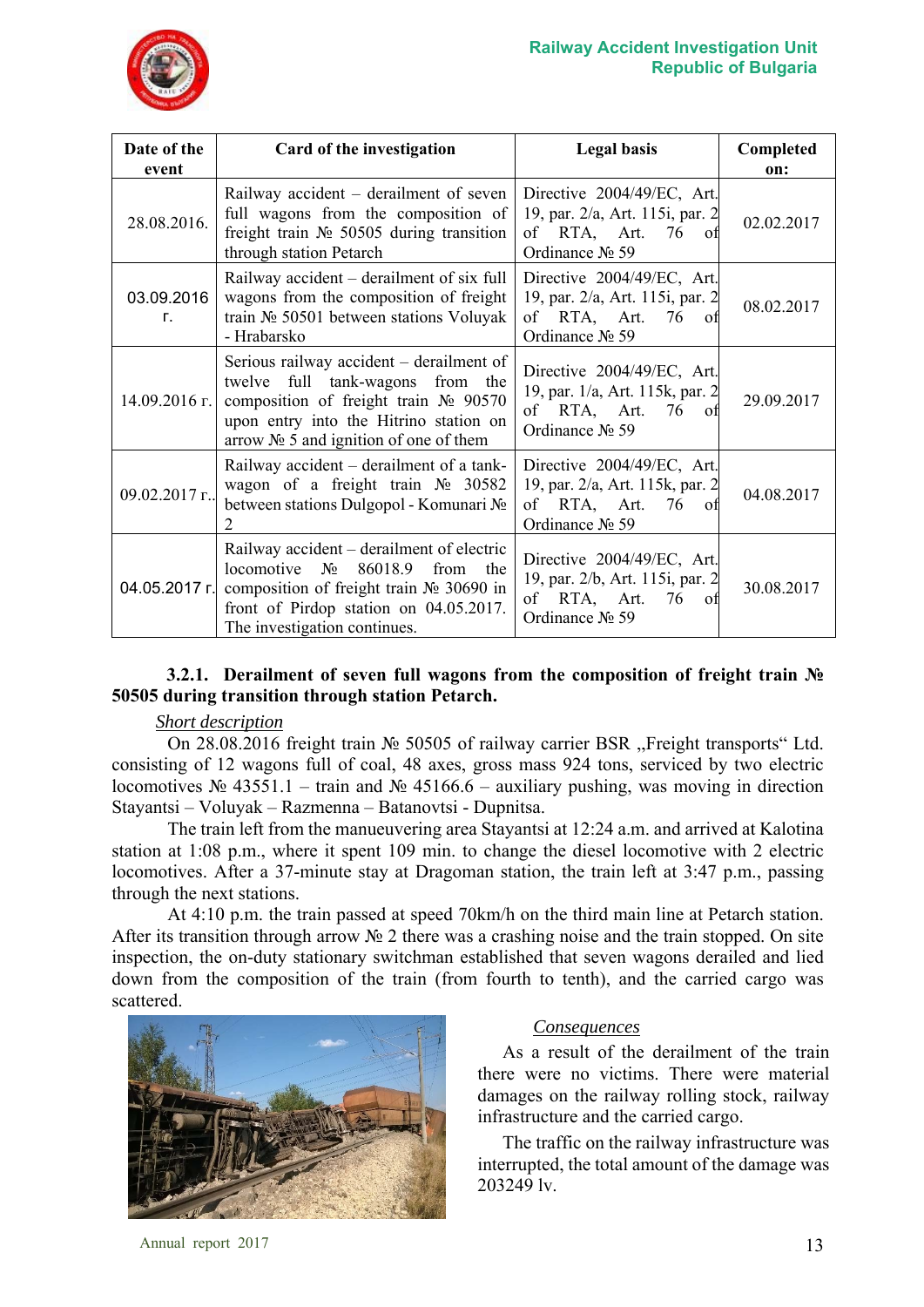![](_page_13_Picture_0.jpeg)

#### *Reasons*

The immediate technical reason that caused the derailment of the train was the detachment of the retainer for axle-box spring, holding the outer and inner springs for the wing of the left axle-box of the second axle shaft of the first cart of fourth wagon in direction of the train movement.

## *Status of the investigation*

The investigation was completed with a final report and two recommendations on 02.02.2017.

#### **3.2.2. Derailment of six full wagons from the composition of freight train № 50501 between stations Voluyak - Hrabarsko.**

#### *Short description*

At the request of "BSR – Freight Transport" Ltd. on 03.09.2016 was assigned a freight train № 10690, containing of 18 full wagons (coal), 72 axes and gross mass 1348 tons, serviced by electric locomotive № 46033.7. with a route Plovdiv-shunting yard – Plovdiv – Sofia - Voluyak. The train arrived at Iskar station at 5:00 a.m. and after changing the locomotive brigades, it left for Voluyak station at 5:20 a.m. The train stayed 6 min. at Voluyak station due to change in the train number and change in the brake mass certificate, and implementation of the abbreviated sample "D" of the automatic train brake. The train left Voluyak station under № 50501 in direction Voluyak – Razmenna – Batanovtsi - Dupnitsa. During the movement of the train in the interstation Voluyak – Hrabarsko on km 14+055, wagon № 31 52 665 1221-1 ,twelfth in line in the composition, derailed, with the first axle shaft of the first cart of the wagon, on the right of the direction of movement and continued its movement, and as a result the second axle shaft on the right derailed. In this condition (with derailed first cart), the train continued moving and the locomotive brigade did not notice or feel this. When the train entered a curved line on the railway road with radius R-500 m from km 23+164 to km 24+830, after the twelfth wagon, five more wagons of the train derailed from  $13<sup>th</sup>$  to  $17<sup>th</sup>$  and at the same time the train breaks between fifth and sixth, and between eleventh and twelfth wagon.

![](_page_13_Picture_9.jpeg)

#### *Consequences*

There were no dead or injured people.

 The caused damage on the rolling stock and the railway infrastructure from its interruption amounted to 484153 BGN.

#### *Reasons*

The intermediate technical reason that caused the accident was: Incorrect loading and distribution of the loose cargo in twelfth wagon in the train, as a result of which the central gudgeon of the first cart worked aggressively during the movement and the entry of the cart was hampered, which had led to the lifting of the right wheel of the first axle shaft of the first cart of the head of the rail without any trace.

#### *Status of the investigation*

The investigation was completed with a final report and four recommendations on 08.02.2017.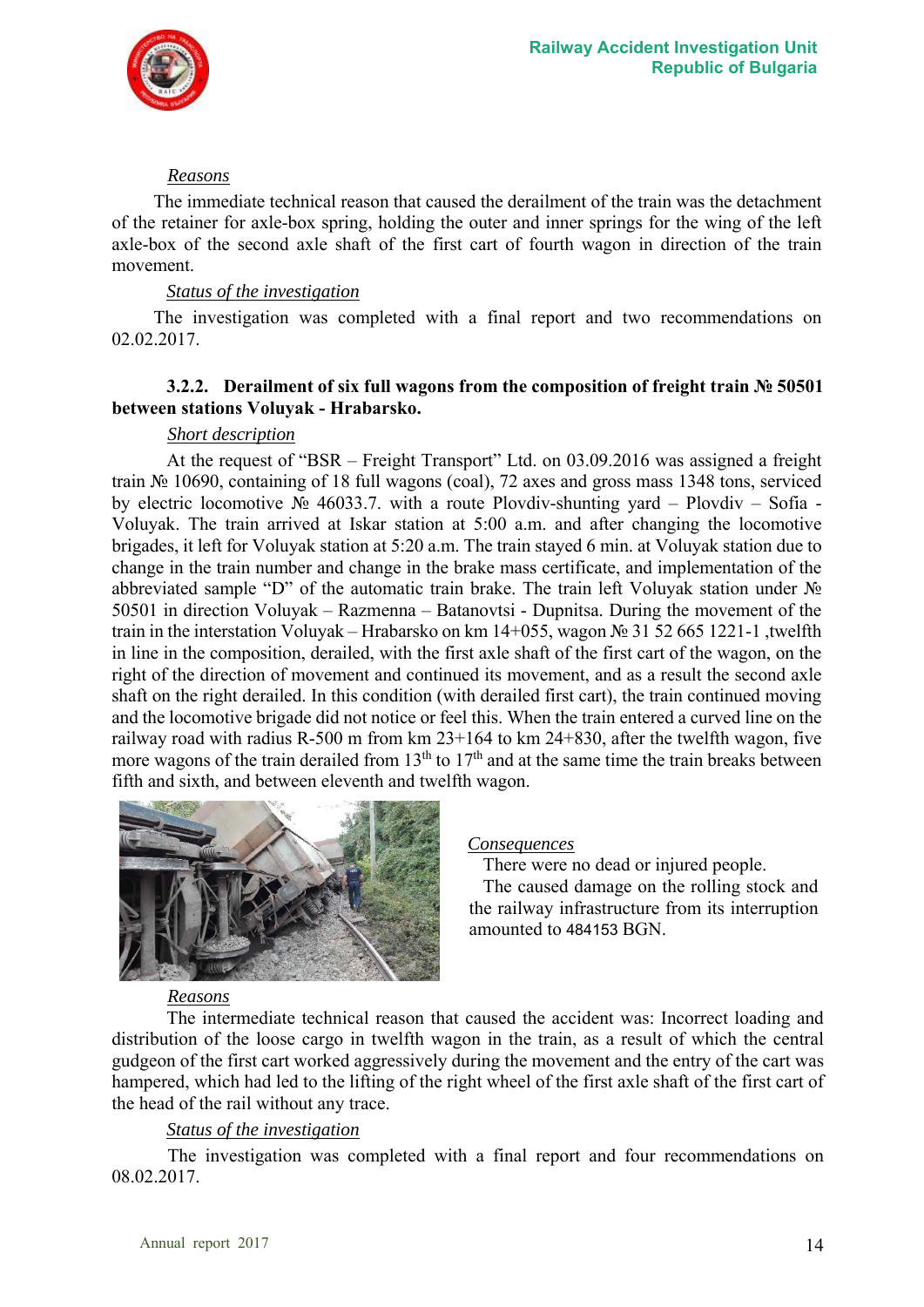![](_page_14_Picture_1.jpeg)

## **3.2.3. Derailment of twelve tank-wagons from the composition of freight train № 90570 upon entry into the Hitrino station on third line on arrow № 5.**

## *Short description*

On 10.12.2016 freight train № 90570 left Drujba station for Ruse-north station, consisting of two electric locomotives and 26 tank-wagons, 23 of which were full and 3 were empty. The route of the train was Drujba – Karnobat – Sindel-shunting yard – Ruse-north. During its movement, the train changed twice its direction, respectively at Karnobat station and Sindelshunting yard. After the train left Sindel-shunting yard station, it passed through the next stations without the staff on-duty noticed something unusual during its movement at stations. At 5:35 a.m. the head on-duty at Hitrino station went in front of the entry building of the station to meet the arriving freight train № 90570.

At 5:37 a.m. the train entered Hitrino station and when it crossed the level crossing, which is positioned in the orifice (the side of Pliska station), the head on-duty saw sparkles, coming out of the wheels. Shortly after, the light of the level crossing extinguished and only part of the train continued moving to the station.

Most of the train established in the arrow orifice next to post  $\mathbb{N}_{2}$  2. The post shunter at Post № 2 called the head on-duty to inform him/her that train № 90570 had derailed. During the conversation, the post shunter felt heavy steamy smell, which was followed by a powerful blast.

#### *Status of the investigation*

The investigation was completed with a final report and 16 (sixteen) recommendations on 29.09.2017.

![](_page_14_Picture_9.jpeg)

#### *Consequences*

As a result of the derailment, the balloon of the tenth tank-wagon was pierced ( $N_2$ ) 33877915652-4), from which the carried cargo (propylene) leaked and ignited. There was a big fire which covered a significant area of the village.

Seven residents were killed and other 29 were injured, including serious trauma, and 1 employee on shift as shunter at Post  $N_2$  2.

The total amount of the damage and expenses for the recovery of the rolling stock, railway infrastructure and interruption of the accident was: 3 238 891,13 lv.

## *Reasons*

The main reason for the accident is non-observation of the speed on a prepared route for entry of freight train № 90570 on 3rd diversion line at Hitrino station.

Through arrow № 1 the train passed at speed 81 km/h and through arrow № 5 at speed 78 km/h when the limit was 40 km/h for entry in a deviation of third entry-dispatch line with a stop. When the train entered the station, it did not follow the permitted indicators of the warning and entry traffic lights, limiting the speed to 40 km/h in accordance with Art. 317, p. 3 and Art. 324, par. 2 and par. 3, p. 5 of Ordinance № 58. There was not followed also the signal for speed limit of 60 km/h through the entry arrows when entering the main line because of the type of locking the arrows at Hitrino station, according to Art. 384, par. 1 and par. 2 of Ordinance № 58.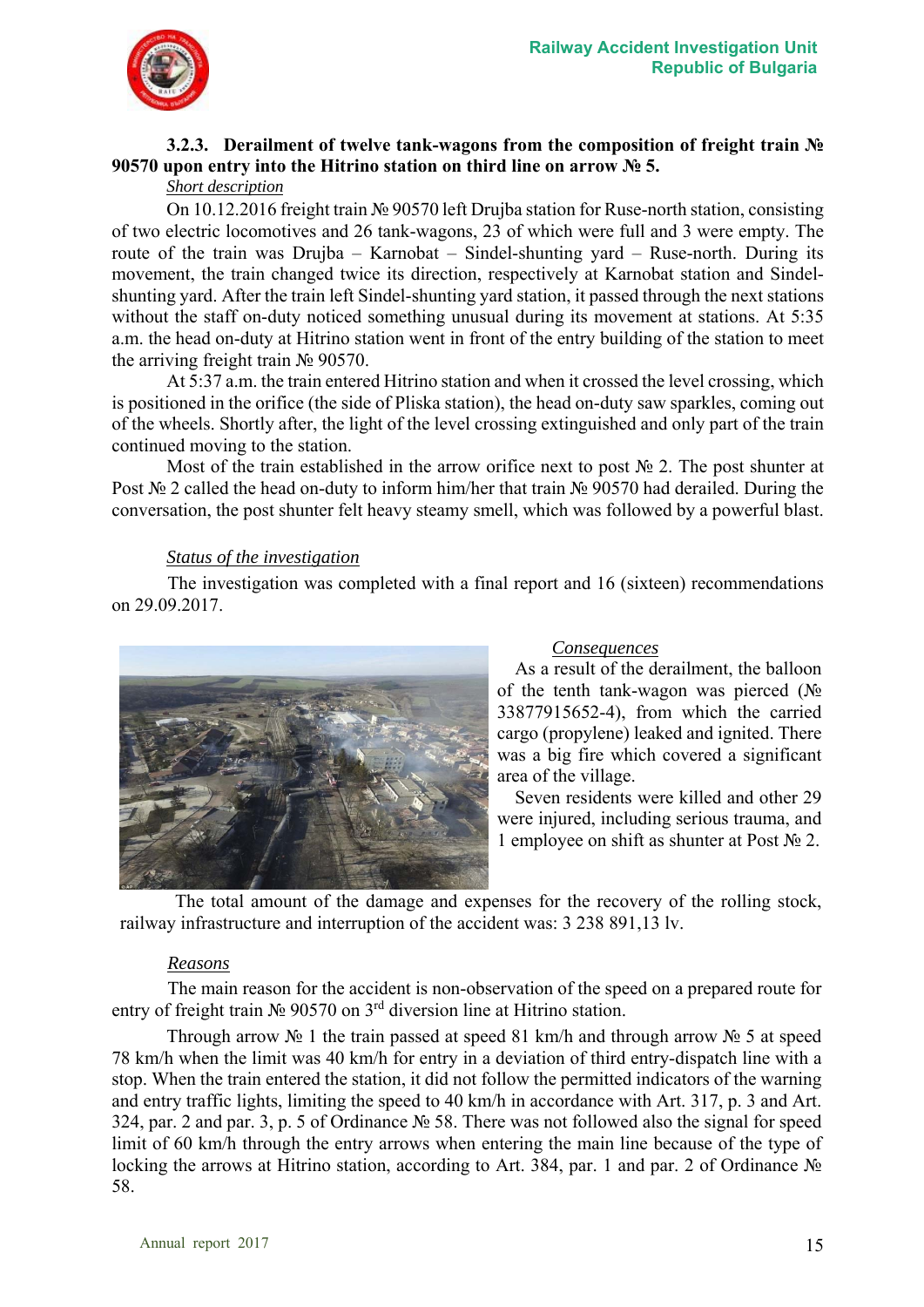![](_page_15_Picture_0.jpeg)

#### **3.2.4. Derailment of a tank-wagon of freight train № 30582 between stations Dulgopol - Komunari on road № 2.**

#### *Short description*

On 09.02.2017 a full tank-wagon of propane-butane from the composition of freight train № 30582, serviced by Bulgarian Railway Company SOJSC, derailed with its first cart on road № 2 in the interstation Dulgopol - Komunari. The locomotive brigade did not notice the derailment. When the train entered Komunari station and after crossing arrows № 101, 3 and 5, the tank-wagon went up again on the rail road.

![](_page_15_Picture_5.jpeg)

#### *Consequences*

As a result of the accident there were no victims but serious material damages were caused on 4 477 m of the rail road, on arrows № 101, 3 and 5 and on the derailed wagon. The staff and passengers were not injured.

#### *Reasons*

The reason which led to the accident was an obviously moved center of the gravity of the tank-wagon in transverse direction, visible from the established two-sided gaps in the sliding of the two carts and the basket, as well as the loosening of the press assembly of a wheel-axis, which disturbed the distance between the bandages of the first leading axle shaft of the wagon and this made it difficult for the cart to enter the curved line in the rail road.

#### *Status of the investigation*

The investigation was completed with a final report and 3 recommendations on 04.08.2017.

## **3.2.5. Derailment of electric locomotive № 86018.9 from freight train № 30690 upon entry into Pirdop station on 04.05.2017.**

#### *Short description*

On 04.05.2017 freight train № 30690, serviced by railway carrier "DB Cargo Bulgaria" Ltd., was moving on route Burgas – Karlovo – Pirdop with three locomotives, two of which in off-day (cold) condition and 23 empty wagons. In front of the entry signal at Pirdop station, the second locomotive № 86018.9 derailed with the first axle shaft. The derailment was a result of a broken axis on the first axle shaft.

![](_page_15_Picture_15.jpeg)

#### *Consequences*

As a result of the accident no staff was injured.

The material damages on the locomotive and railway infrastructure amounted to 39 200 BGN.

Annual report 2017 16 *Reasons*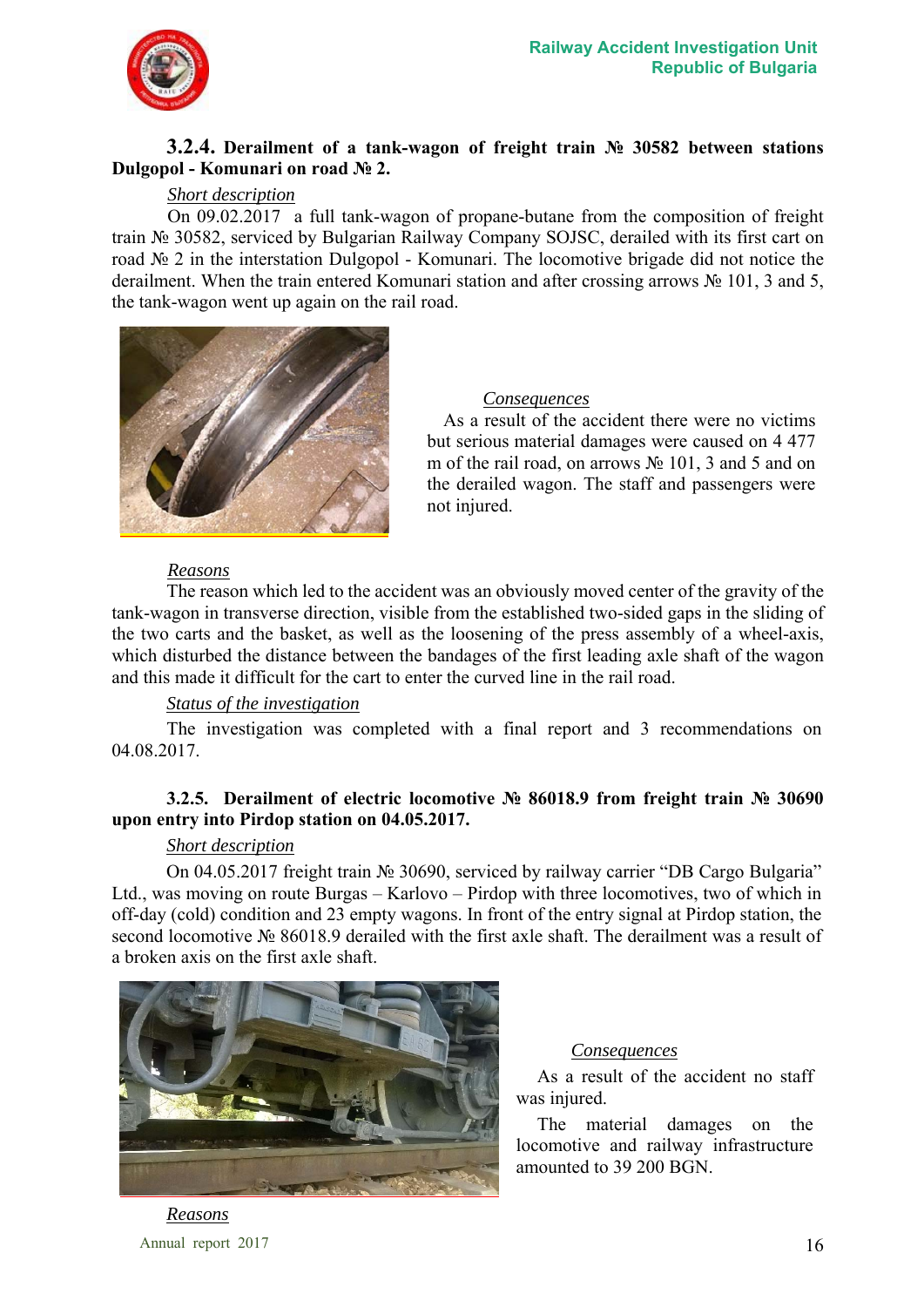![](_page_16_Picture_1.jpeg)

The reason which led to the accident was a break in the first axle shaft in the direction of movement of locomotive № 86018.9 in the area of the transition to the back of the head-stock, resulting in weariness of the material and presence of multiple cracks on the outer surface of the axis.

## *Status of the investigation*

The investigation was completed with a final report and recommendations on 30.08.2017.

Pursuant to Art.23, paragraph 2 of Directive 2004/49ЕC of the EP and the Council, the data and the final reports from all the above investigations were entered in English in the ERAIL information system of the European Union Railway Agency.

## **3.3. Investigations, started in 2017 and continued in 2018.**

**Table 4: Investigations, started in 2017 and continued in 2018.**

| Date of the<br>event | Card of the investigation                                                                                                   | <b>Legal basis</b>                                                                                         | <b>Stage</b>                                        |
|----------------------|-----------------------------------------------------------------------------------------------------------------------------|------------------------------------------------------------------------------------------------------------|-----------------------------------------------------|
| 12.10.2017.          | Occurance of a fire in<br>electrical locomotive $N_2$ 44134.2,<br>serving fast train $N_2$ 8693 in<br>Dimitrovgrad station. | Directive 2004/49/EC, Art. 19, par.<br>$2/a$ , Art. 115k, par. 1, p.2 of RTA,<br>Art. 76 of Ordinance № 59 | <b>The</b><br>investigation<br>continues in<br>2018 |

## **3.3.1. Occurance of a fire in electrical locomotive № 44134.2, serving fast train № 8693 in Dimitrovgrad station on 12.10.2017.**

## *Short description*

On 12.10.2017 fast train № 8693 left Sofia station, consisting of 4 passenger wagons, serviced by electric locomotive № 44134.2. The train was moving in direction Sofia – Plovdiv – Dimitrovgrad – Burgas under the Schedule for Movement of Trains (SMT), the train left Sofia station at 1:20 p.m. without any technical defects. At 1:22 p.m. between Sofia station and Poduyane station happened the first disconnection of the locomotive. When the train left Elin Pelin station at 1:50 p.m. it happened the second disconnection. There were not established other disconnections during the movement of the train to Plovdiv station. In the area from Sofia station to Plovdiv station the locomotive was working with all traction engines turned on. The train arrived at Dimitrovgrad station at 4:47 p.m. with indication for ground union. A locomotive maneuver was taken to change the direction of the train. After movement for 1.5 minutes, during which the locomotive passed 480 m, occurred self-ignition in the engine room. The motormen stopped the locomotive, started extinguishing the fire with the available extinguishers and called 112. After the truck of the fire safety arrived at Dimitrovgrad station at 5:10 p.m., the fire was localized and at around 5:32 p.m. it was extinguished.

There were no injured passengers and staff. There were material damages on the locomotive.

*Status of the investigation*  The investigation continues in 2018.

## **3.4. Accidents and incidents, investigated in the last five years.**

**Table 5: Investigated accidents and incidents in the period 2012 – 2017.** 

| <b>Investigated events</b> | 2012                     | 2013 | 2014 | 2015 | 2016                     | 2017 | <b>Total</b> |
|----------------------------|--------------------------|------|------|------|--------------------------|------|--------------|
| Collision                  | -                        | -    | -    |      | $\overline{\phantom{0}}$ | -    |              |
| Collision with an obstacle | -                        | -    | -    |      | -                        |      |              |
| Derailment of a train      | $\overline{\phantom{0}}$ |      |      |      |                          |      | 13           |
| Annual report 2017         |                          |      |      |      |                          |      |              |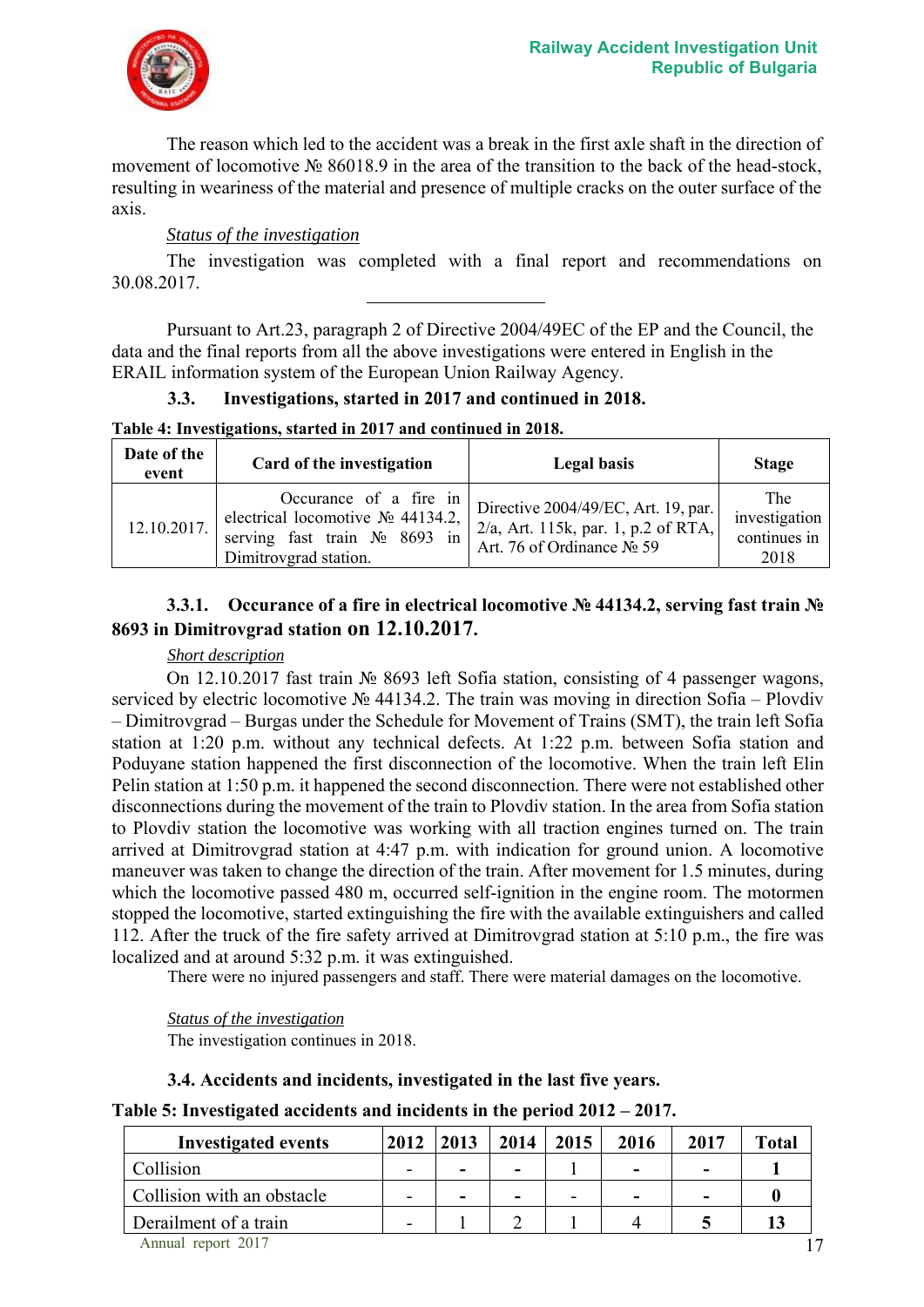![](_page_17_Picture_1.jpeg)

| Accident on level crossing                           |  |  |  |  |
|------------------------------------------------------|--|--|--|--|
| Accident with a person, caused<br>by RRS in movement |  |  |  |  |
| Fire in rolling stock                                |  |  |  |  |
| Accident, connected with<br>dangerous cargo          |  |  |  |  |
| Incidents                                            |  |  |  |  |
| <b>Total:</b>                                        |  |  |  |  |

## **Diagram of the investigated accidents and incidents in the period 2012 – 2017**

![](_page_17_Figure_4.jpeg)

## **4. SAFETY RECOMMENDATIONS**

The safety recommendations given by the Railway Accident Investigation Unit (RAIU) are intended to improve safety and prevent other railway accidents. The recommendations are addressed to the National Safety Authority, the manager of the railway infrastructure, the railway enterprises and other entities having their own railway transport and/or performing acceptance and delivery activities for taking measures and actions ensuring safety.

## **4.1. A brief review and presentation of the recommendations Table 6: Giving and introducing recommendations within the period 2012 – 2017**

|      |                                 | Status of implementation of the recommendations |                                                         |                                 |  |  |
|------|---------------------------------|-------------------------------------------------|---------------------------------------------------------|---------------------------------|--|--|
| Year | <b>Given</b><br>recommendations |                                                 | Implemented   In the process<br>of being<br>implemented | Accepted and not<br>implemented |  |  |
| 2012 |                                 |                                                 |                                                         |                                 |  |  |
| 2013 | 16                              |                                                 |                                                         |                                 |  |  |
| 2014 |                                 |                                                 |                                                         |                                 |  |  |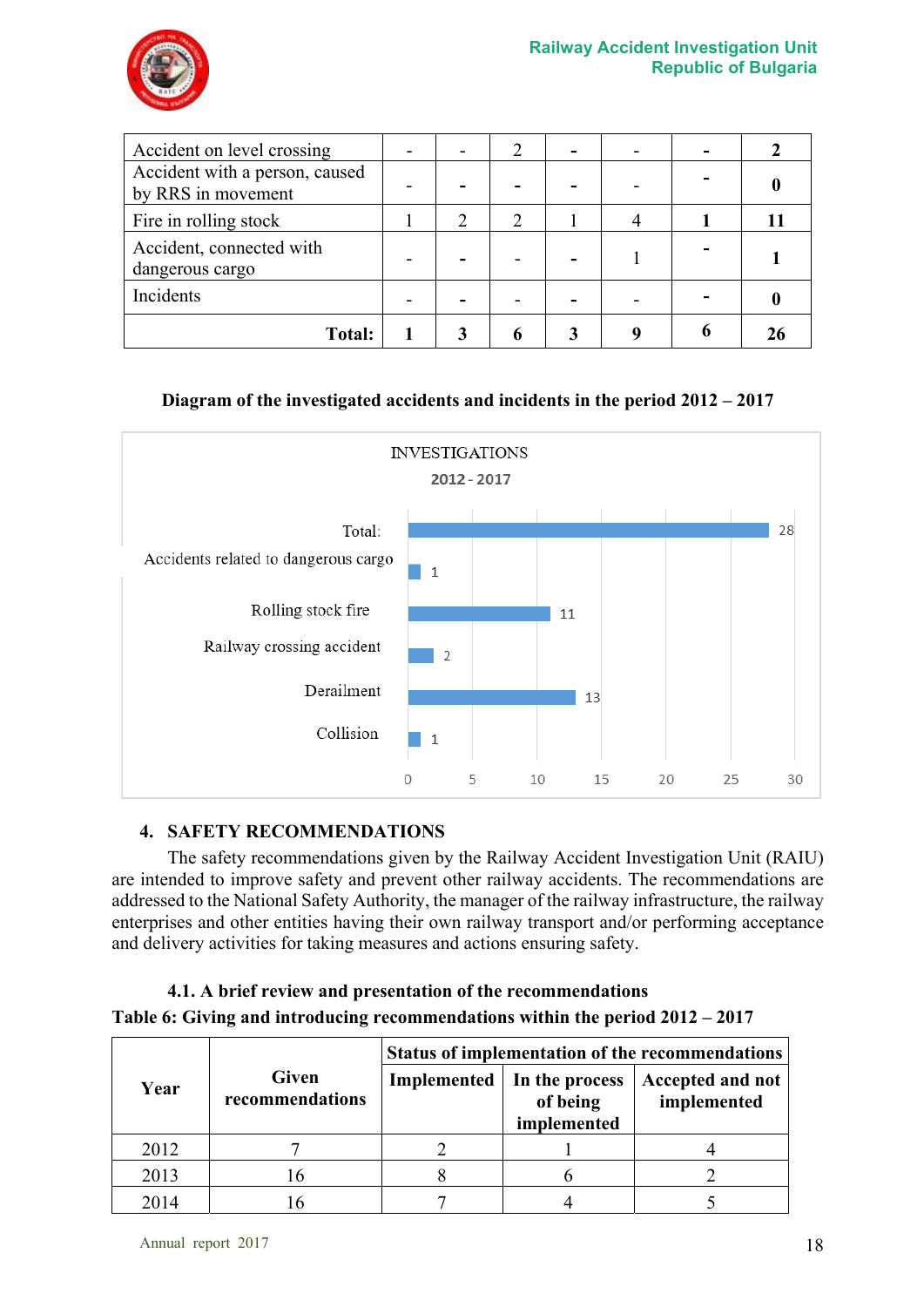![](_page_18_Picture_1.jpeg)

| 2015          | ιv        |    |    |    |
|---------------|-----------|----|----|----|
| 2016          | n 7       |    |    |    |
| 2017          | ን ହ<br>20 |    |    |    |
| <b>Total:</b> | 104       | v. | ້⊿ | 20 |

## **A diagram of the recommendations given by the Railway Accident Investigation Unit within the period 2012 – 2017**

![](_page_18_Figure_4.jpeg)

## **4.2. Safety recommendations given in the year 2017**

#### **2017**

## *Event*: **Derailment of freight train № 50505 when passing through Petarch train station on 28.08.2016**

Safety recommendations: (02.02.2017)

1. The railway carrier BDZ Freight Services Ltd shall increase the control over the correct loading of the carriages in the areas for loading and unloading bulk goods.

2. Improve the quality of the technical inspections conducted by the technical staff of the carrier BDZ Freight Services and Bobov Dol Power Plant EAD - the owner of the carriages utilized on the railway infrastructure.

*Adopted measures* 

Recommendations 1 and 2 have been implemented.

## *Event:* **Derailment of six full carriages of freight train No. 50501 between the train stations Voluyak and Hrabarsko.**

*Safety recommendations:* (08.02.2017)

1. The railway carrier BDZ Freight Services Ltd and the consignors of bulk goods shall construct weight-measuring devices for the vertical loading of each wheel of the freight carriages in the areas where the loading and unloading activities are performed.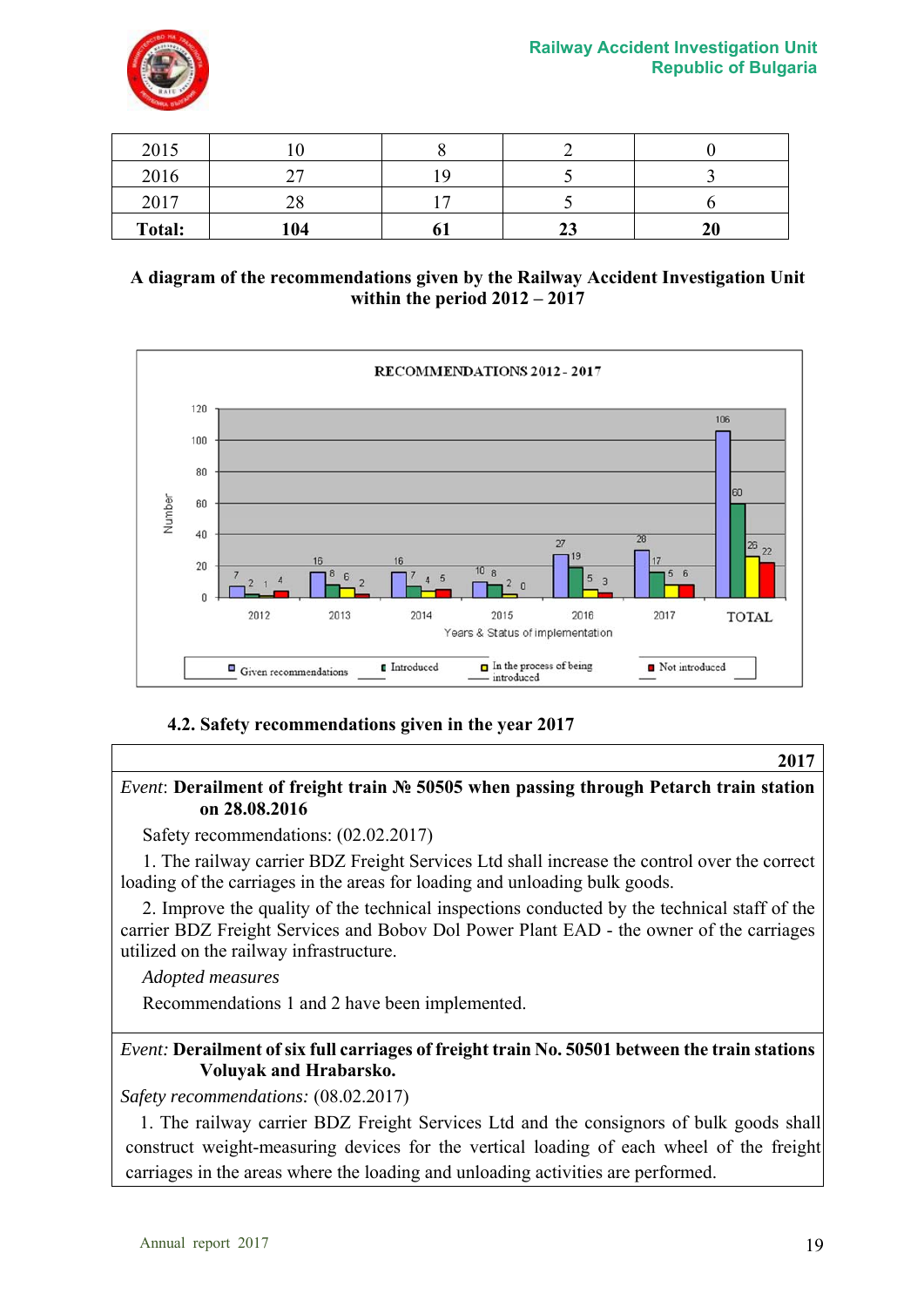![](_page_19_Picture_1.jpeg)

2. When technically possible, a Check Point system shall be constructed for controlling the rolling stock in motion of the railway infrastructure of the National Railway Infrastructure Company.

3.The railway carrier BDZ Freight Services Ltd shall increase the control over the proper loading of the carriages before they have been included in a train composition.

4.The railway carrier BDZ Freight Services Ltd shall increase the control over the fulfillment of the obligations of the engine brigades servicing the trains.

*Adopted measures* 

Recommendations 3 and 4 have been implemented

Recommendations 1 and 2 are in the process of being implemented

## *Event:* **Derailment of twelve full tank carriages of freight train № 90570 when entering Hitrino railway station at platform three of switch № 5.**

*Safety recommendations:* (29.09.2017)

1. The Railway Administration Executive Agency shall recommend the heads of the railway carriers and the Director-General of the National Railway Infrastructure Company to give lectures to the staff on the safety of the transport, to familiarize themselves with the content of the final report from the conducted investigation.

2. The tank carriages carrying liquefied hydrocarbon gases shall be equipped with traction and deflection devices with crash elements based on the requirements of BDS EN 15227:2008+A1:2010 and shall also possess a safety certificate.

3. The Railway Administration Executive Agency shall order the cancellation of the possibility for the owners of carriages carrying dangerous goods to take a decision themselves about the duration of the period between the repairs of the running gear, the chassis and the traction and deflection facilities, which is currently 4 or 6 years and also to stipulate the repairs to be conducted every 4 years like the requirements towards the tanks carrying dangerous goods which are included in the RID Regulations.

4. The border train stations shall allow the entry into the country of carriages carrying dangerous goods along the railway infrastructure which have the necessary documents proving their technical roadworthiness provided by the respective railway carrier.

5. The Railway Administration Executive Agency shall organize permanently, and not sporadically, controlling examinations of the operation staff related to the transport safety, in connection with the requirements of article 6, paragraph 1 of Ordinance No. 56 of 2003 and it will be compulsory for these examinations to be preceded by periodic training sessions and to be related to the assessment of the theoretical background and the practical skills of the engine drivers using stimulators which enable the evaluation of their reactions in emergency and stressful situations;

6. The Railway Administration Executive Agency shall prepare the technical conditions for providing an approved recording system and shall oblige all the railway carriers and the manager of the railway infrastructure as well as the owners of a traction rolling stock (TRS) to mount this system on their traction vehicles. The system shall be made in a way that will guarantee its capacity to record the most important parameters of the operation of the respective vehicle:

- $\checkmark$  Speed;
- $\checkmark$  Distance run:
- $\checkmark$  Astronomical time;
- $\checkmark$  Duration of the run and duration of the stay;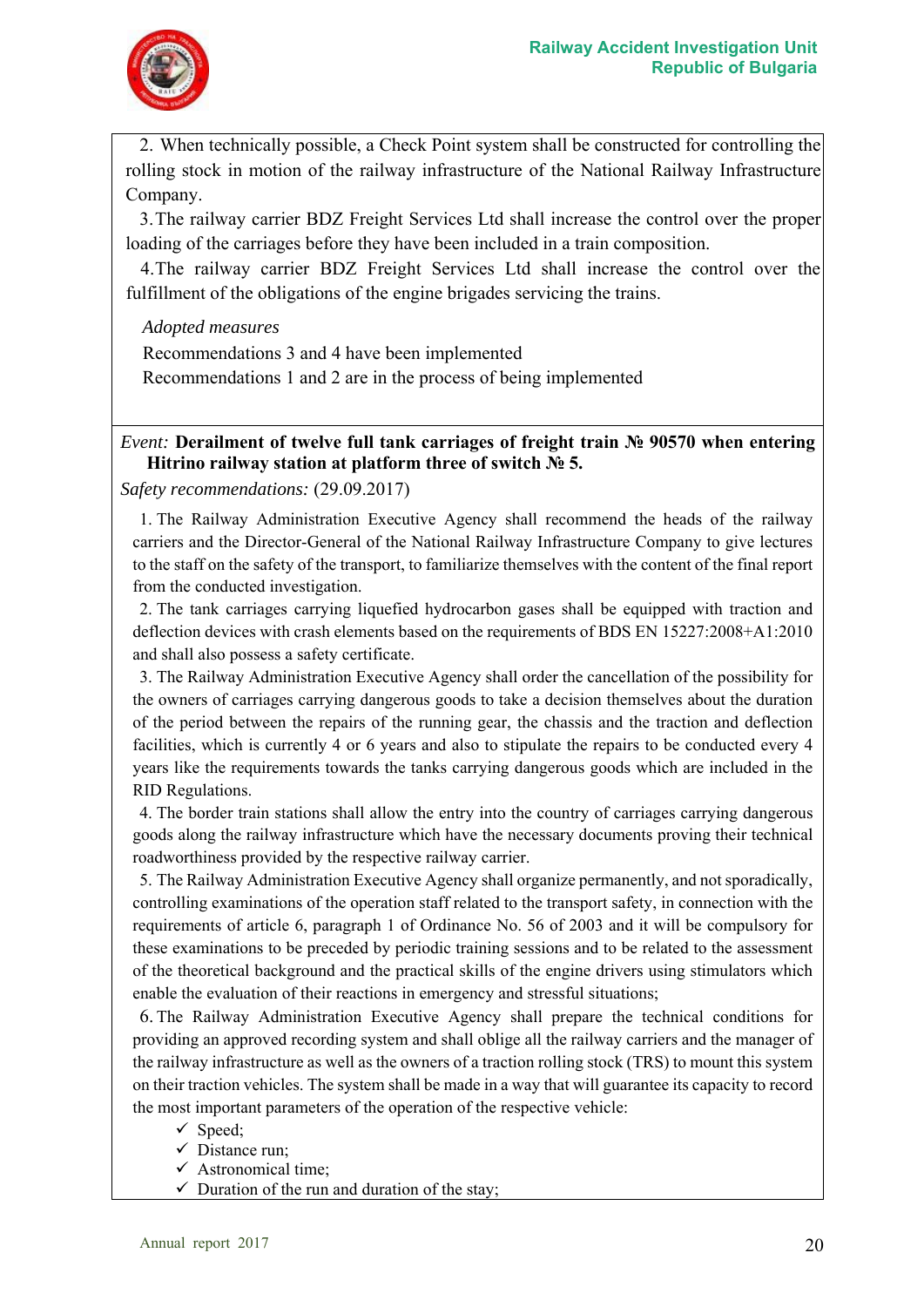![](_page_20_Picture_1.jpeg)

- $\checkmark$  Activation of an automatic train brake or if this has been done by the crane operator or in another section of the train;
- $\checkmark$  Activation of an additional (direct) brake;
- $\checkmark$  Activation of another type of brake mounted on the vehicle and values of the executed braking power;
- $\checkmark$  Position of the controller (value of the traction force);
- $\checkmark$  Current in the traction engines;
- $\checkmark$  Voltage within the catenary;
- $\checkmark$  Revolutions of the diesel (or another) engine;
- $\checkmark$  Maintaining the readiness of the alert device by the engine driver;
- $\checkmark$  Condition of the alert device (on off);
- $\checkmark$  Giving a sound signal with the whistle of the traction vehicle;
- $\checkmark$  Personalization of the operation of the respective vehicle with the help of a chip, a magnetic card or in another appropriate manner and blocking the movement in case of a lack of personalization and identification by the operation staff;
- $\checkmark$  The devices shall be constructed in a way that will enable the transport safety authorities (the National Safety Authority and the departmental authorities) and the investigation authorities to download the necessary information immediately without having to transform or process it;

7. Every time the rolling stock is set in motion along the railway infrastructure, its technical condition is checked by a carriage inspector, an official of the railway infrastructure, which shall be duly written in the train documentation;

8. The Railway Administration Executive Agency shall oblige all the carriers to supply their traction rolling stock with alert devices having a changeable activation time which shall not result in monotony of the operation staff;

9. The management of Bulmarket Rail Cargo Ltd shall organize training courses for acquiring a professional qualification in part of the profession, which will be conducted by a licensed organization in accordance with article 9, paragraph 5 of the Law on professional education and training;

10. Bulmarket Rail Cargo Ltd shall increase the control over the issue of passes to the engines and the process of giving pre-shift instructions to the staff and also provide breaks in accordance with the requirements of the legislation;

11. Bulmarket Rail Cargo Ltd shall increase the control over the inspections conducted by the control authorities regarding the technical condition of the rolling stock and the staff related to the transport safety;

12. Bulmarket Rail Cargo Ltd shall specify the requirements for employing engine drivers who have acquired the right to receive a pension based on their contributory length of service and old age depending on the labour category.

13. The National Railway Infrastructure Company shall organize and conduct training courses of the staff of all train stations so that they will be able to react adequately in case of railway accidents.

14.To change the timetable of the freight trains carrying dangerous cargo so as to allow them to pass without stopping along the main lines of the train stations, moving at a speed close to the one permitted at the respective railway sections, with a reserve in the duration of the travel.

15. The National Railway Infrastructure Company shall organize the immediate construction and integration of a system controlling the rolling stock in motion ("Check Point") along the railway network of the Republic of Bulgaria.

16. The National Railway Infrastructure Company, along with the railway enterprises conducting transportation with their own rolling stock, shall organize the immediate construction and integration of an automated engine signal system – equipment along the railway network of the Republic of Bulgaria and board equipment of the engines and the motor carriage trains.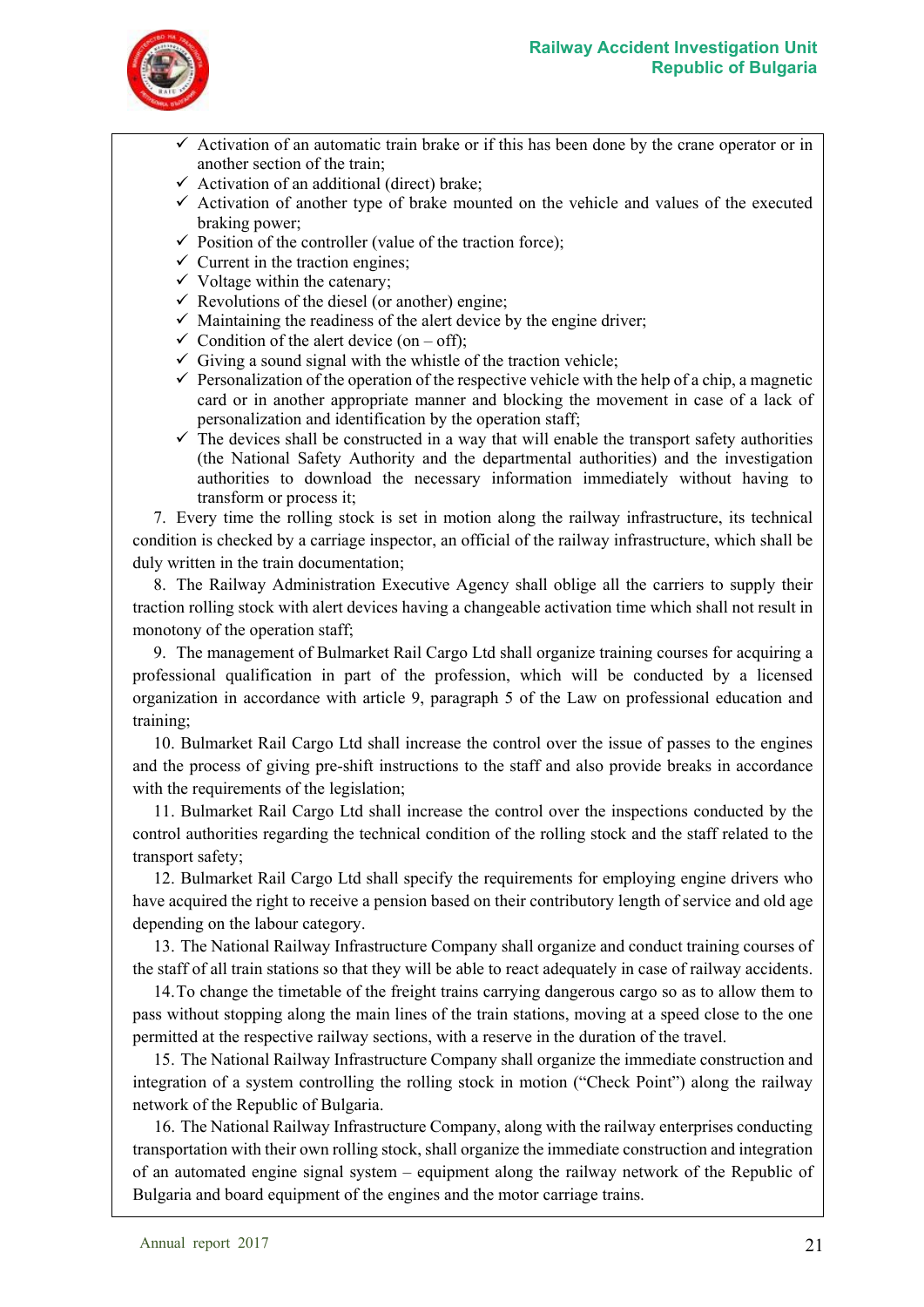![](_page_21_Picture_1.jpeg)

*Adopted measures* 

Recommendations 1, 4, 7, 9, 10, 11, 12 and 13 have been implemented; Recommendations 14, 15 and 16 are in the process of being implemented.

Recommendations 2, 3, 5, 6 and 8 have not been implemented.

## *Event:* **Derailment of a tank carriage of freight train № 30582 between the stations Dalgopol and Komunari along route No. 2 on 09.02.2017**

*Safety recommendations:* (04.08.2017)

1. To update the knowledge and raise the awareness of the staff of Bulgarian Railway Company AD conducting technical inspections in the border areas upon the entry of the rolling stock owned by foreign railway carriers which runs along the railway infrastructure of the Republic of Bulgaria.

2. The engine drivers shall watch for peculiarities emerging during the running of the trains they are operating and in case of any faults of the rolling stock, they shall immediately take measures for halting in order to prevent any accidents.

3. Integration in the railway infrastructure of an automated system for monitoring and control of the rolling stock in motion which shall notify any faults of the running gear (wheel pairs, axle bearings, spring hanger and unevenly loaded carriages).

*Adopted measures* 

Recommendations 1, 2, and 3 have been implemented.

*Event:* **Derailment of a tank carriage of freight train № 30582 between the stations Dalgopol and Komunari along route No. 2 on 09.02.2017** 

*Safety recommendations:* (30.08.2017)

1. The technical staff of DBI Cargo Bulgaria Ltd related to the safety of the railway transport of non-traction rolling stock shall strictly and accurately observe the requirements stipulated in article 243, paragraph 4 of Ordinance No. 58/2006, article 89, paragraph 4 and article 309, paragraph 1 and paragraph 3 of the Regulations for railway traffic and maneuvering and also in the safety management system.

2. The railway carrier DBI Cargo Ltd shall organize the training of the engine staff utilizing the respective engine series at a licensed educational institution in accordance with the requirements of article 18, item 6 of the Law on professional education and training and also in accordance with article 44, paragraph 1, item 1 of Ordinance No. 56/2003 in order for them to obtain a new certificate of professional training.

3. The management of Express Service Ltd shall take measures to thoroughly conduct the ultrasound flaw inspections of the engine wheel pairs and axles and strictly apply the technology for assembling the engine wheel pairs.

*Adopted measures* 

Recommendations 1 and 3 have been implemented. Recommendation 2 has not been implemented.

 For the purpose of observing article 94, paragraph 4 of Ordinance No. 59 dated 05.12.2006, the addressees of the recommendations are obliged to inform the head of the Railway Accident Investigation Unit about the implementation of the given recommendations once a year.